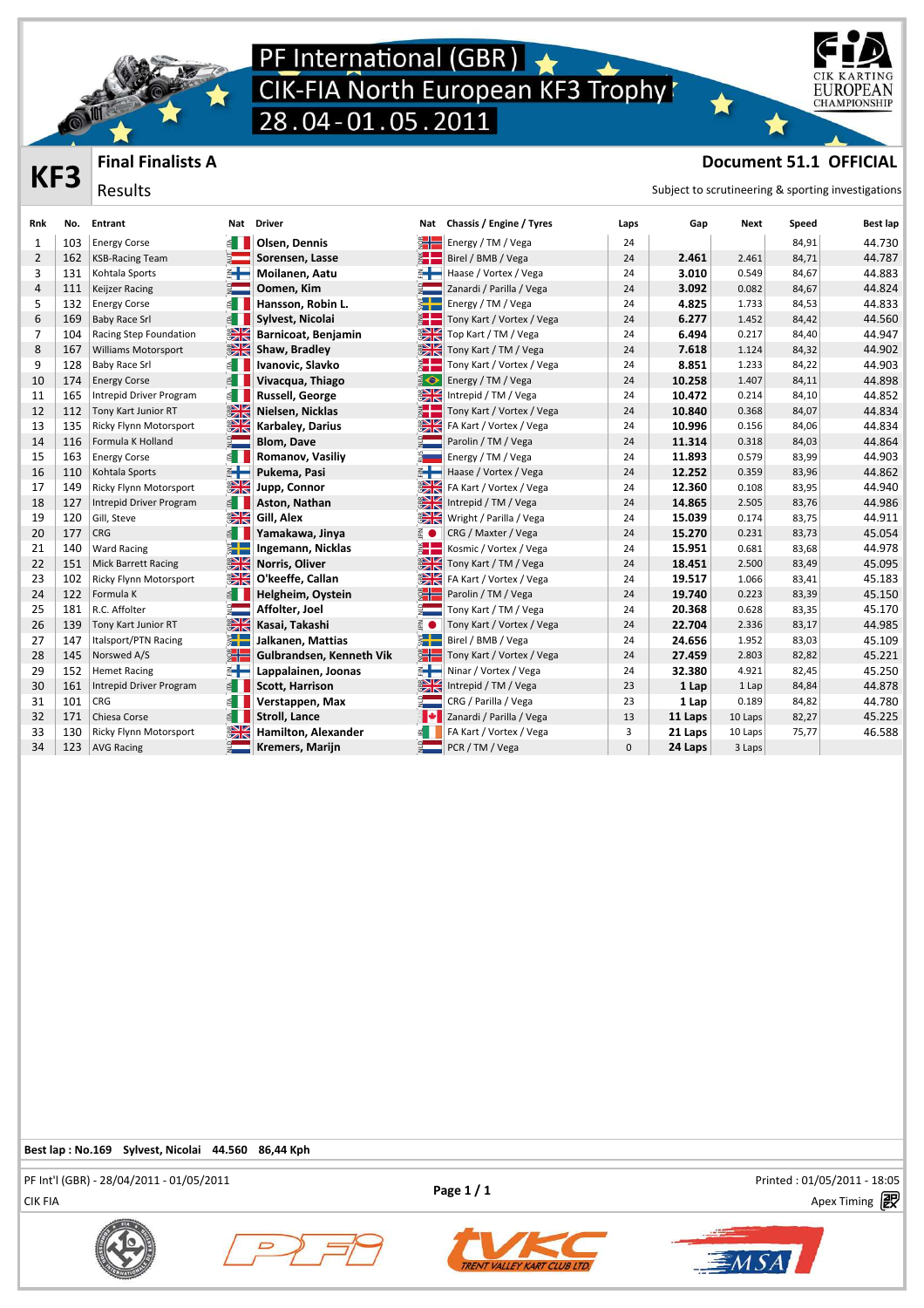



**KF3** Final Finalists A For information purposes. No official / regulatory value

| Pos:                                                                                                                                                                                                               |                                                                                                                                                                                         |  | 6 | 8 | 9 | 10 |  |  | 11 12 13 14 15 16 17 |  |  | 18  19  20  21  22 |  | 23 | 24 | 25 | 26 | 27 | 28 | 29 |  | 30 31 32 33 34 |  |
|--------------------------------------------------------------------------------------------------------------------------------------------------------------------------------------------------------------------|-----------------------------------------------------------------------------------------------------------------------------------------------------------------------------------------|--|---|---|---|----|--|--|----------------------|--|--|--------------------|--|----|----|----|----|----|----|----|--|----------------|--|
| Grid                                                                                                                                                                                                               | 102 122 123 129 129 129 120 12149 122 123 124 129 129 129 129 120 121 122 123 124 129 122 123 124 127 128 127 128 129 127 128 129 129 129 129 122 122 123                               |  |   |   |   |    |  |  |                      |  |  |                    |  |    |    |    |    |    |    |    |  |                |  |
| Start                                                                                                                                                                                                              | 102   123   123   123   124   129   129   129   129   129   129   129   129   129   129   129   127   129   127   129   129   129   139   139   139   135   152   122                   |  |   |   |   |    |  |  |                      |  |  |                    |  |    |    |    |    |    |    |    |  |                |  |
| Lap 1                                                                                                                                                                                                              |                                                                                                                                                                                         |  |   |   |   |    |  |  |                      |  |  |                    |  |    |    |    |    |    |    |    |  |                |  |
| Lap <sub>2</sub>                                                                                                                                                                                                   |                                                                                                                                                                                         |  |   |   |   |    |  |  |                      |  |  |                    |  |    |    |    |    |    |    |    |  |                |  |
| Lap <sub>3</sub>                                                                                                                                                                                                   |                                                                                                                                                                                         |  |   |   |   |    |  |  |                      |  |  |                    |  |    |    |    |    |    |    |    |  |                |  |
| Lap 4                                                                                                                                                                                                              |                                                                                                                                                                                         |  |   |   |   |    |  |  |                      |  |  |                    |  |    |    |    |    |    |    |    |  |                |  |
| Lap 5                                                                                                                                                                                                              | 102 102 121 122 124 125 126 127 128 129 129 120 121 122 123 124 125 127 128 129 127 129 127 129 127 129 127 120 120 120 120 121 122 121 122 122                                         |  |   |   |   |    |  |  |                      |  |  |                    |  |    |    |    |    |    |    |    |  |                |  |
| Lap 6                                                                                                                                                                                                              |                                                                                                                                                                                         |  |   |   |   |    |  |  |                      |  |  |                    |  |    |    |    |    |    |    |    |  |                |  |
| Lap 7                                                                                                                                                                                                              |                                                                                                                                                                                         |  |   |   |   |    |  |  |                      |  |  |                    |  |    |    |    |    |    |    |    |  |                |  |
| Lap 8                                                                                                                                                                                                              |                                                                                                                                                                                         |  |   |   |   |    |  |  |                      |  |  |                    |  |    |    |    |    |    |    |    |  |                |  |
| Lap 9                                                                                                                                                                                                              |                                                                                                                                                                                         |  |   |   |   |    |  |  |                      |  |  |                    |  |    |    |    |    |    |    |    |  |                |  |
| Lap 10                                                                                                                                                                                                             | 101   103   103   103   103   104   122   128   167   112   163   169   174   165   116   135   127   139   110   145   149   147   120   177   171   152   140   181   151   122   102 |  |   |   |   |    |  |  |                      |  |  |                    |  |    |    |    |    |    |    |    |  |                |  |
| $Lap$ 11                                                                                                                                                                                                           |                                                                                                                                                                                         |  |   |   |   |    |  |  |                      |  |  |                    |  |    |    |    |    |    |    |    |  |                |  |
| Lap 12 101 161 103 162 131 111 104 132 128 167 112 169 174 165 116 135 127 110 139 149 163 120 145 171 17 17 181 140 122 151 102 147 152                                                                           |                                                                                                                                                                                         |  |   |   |   |    |  |  |                      |  |  |                    |  |    |    |    |    |    |    |    |  |                |  |
| Lap 13   101   161   103   162   131   111   132   104   167   128   169   112   174   165   116   135   127   110   139   149   163   120   177   145   181   140   151   122   171   102   171   102   147   152 |                                                                                                                                                                                         |  |   |   |   |    |  |  |                      |  |  |                    |  |    |    |    |    |    |    |    |  |                |  |
| Lap 14                                                                                                                                                                                                             |                                                                                                                                                                                         |  |   |   |   |    |  |  |                      |  |  |                    |  |    |    |    |    |    |    |    |  |                |  |
| Lap <sub>15</sub>                                                                                                                                                                                                  |                                                                                                                                                                                         |  |   |   |   |    |  |  |                      |  |  |                    |  |    |    |    |    |    |    |    |  |                |  |
| Lap16                                                                                                                                                                                                              | 161 102 151 102 145 122 147 152 174 165 174 165 172 173 174 165 172 173 174 187 179 188 179 179 189 179 179 170 177 140 181 151 102 145 122 147 152                                     |  |   |   |   |    |  |  |                      |  |  |                    |  |    |    |    |    |    |    |    |  |                |  |
| Lap 17                                                                                                                                                                                                             | 161   101   103   162   131   111   132   104   167   169   128   174   165   112   135   116   110   127   149   163   139   120   177   140   151   181   102   122   145   147   152 |  |   |   |   |    |  |  |                      |  |  |                    |  |    |    |    |    |    |    |    |  |                |  |
| Lap18                                                                                                                                                                                                              |                                                                                                                                                                                         |  |   |   |   |    |  |  |                      |  |  |                    |  |    |    |    |    |    |    |    |  |                |  |
| Lap 19 161 103 101 162 131 111 132 104 169 167 128 174 165 112 135 116 110 127 149 163 139 120 177 140 151 102 181 122 145 147 152                                                                                 |                                                                                                                                                                                         |  |   |   |   |    |  |  |                      |  |  |                    |  |    |    |    |    |    |    |    |  |                |  |
| Lap 20 161 103 101 162 131 111 132 104 169 167 128 174 165 112 135 116 110 149 163 127 139 120 177 140 151 102 122 181 145 147 152                                                                                 |                                                                                                                                                                                         |  |   |   |   |    |  |  |                      |  |  |                    |  |    |    |    |    |    |    |    |  |                |  |
| Lap 21                                                                                                                                                                                                             | 161   103   101   162   131   111   132   104   169   167   128   174   165   112   135   116   110   163   149   139   127   120   177   140   151   102   122   181   147   145   152 |  |   |   |   |    |  |  |                      |  |  |                    |  |    |    |    |    |    |    |    |  |                |  |
| Lap 22 161 103 101 162 111 131 132 104 169 167 128 174 165 112 135 116 110 163 149 139 120 127 177 140 151 102 122 181 147 145 152                                                                                 |                                                                                                                                                                                         |  |   |   |   |    |  |  |                      |  |  |                    |  |    |    |    |    |    |    |    |  |                |  |
| Lap <sub>23</sub>                                                                                                                                                                                                  | 103  161  101  162  111  131  132  104  169  167  128  165  174  112  135  116  110  163  149  120  139  127  177  140  151  102  122  181  147  145  152                               |  |   |   |   |    |  |  |                      |  |  |                    |  |    |    |    |    |    |    |    |  |                |  |
| Lap 24 103 162 131 111 122 169 104 167 128 174 165 112 135 116 163 110 149 127 120 177 140 151 102 122 181 139 147 145 152                                                                                         |                                                                                                                                                                                         |  |   |   |   |    |  |  |                      |  |  |                    |  |    |    |    |    |    |    |    |  |                |  |

CIK FIA Apex Timing PF Int'l (GBR) - 28/04/2011 - 01/05/2011 Printed : 01/05/2011 - 18:05

**Page 1 / 1**



 $\overline{\phantom{0}}$ 



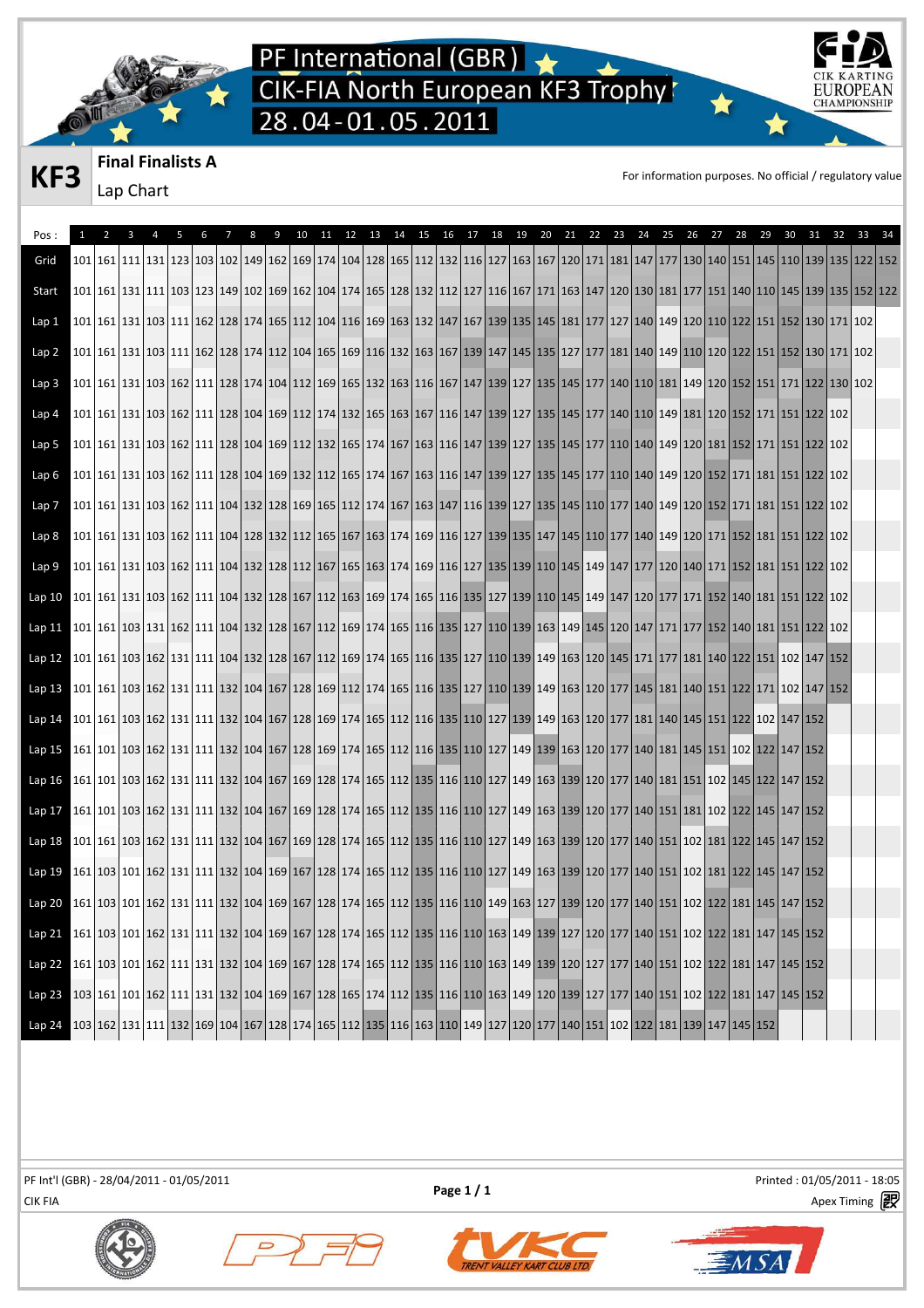

### **Final Finalists A**

Analysis

**KF3 FINICITY EXECUTES EXECUTES EXECUTES EXECUTES EXECUTES EXECUTES EXECUTES EXECUTES EXECUTES EXECUTES EXECUTES EXECUTES EXECUTES EXECUTES EXECUTES EXECUTES EXECUTES EXECUTES EXECUT** 

EUROPEA **CHAMPIONSHIP** 

| Laps                           | Sector 1             | Sector 2 | Sector 3         | Lap Time         | Laps           | Sector 1                | Sector 2 | Sector 3 | Lap Time | Laps                    | Sector 1             | Sector 2 | Sector 3 | Lap Time |
|--------------------------------|----------------------|----------|------------------|------------------|----------------|-------------------------|----------|----------|----------|-------------------------|----------------------|----------|----------|----------|
|                                |                      |          |                  |                  | 8              | 16.672                  | 15.389   | 12.839   | 44.900   | 16                      | 16.728               | 15.417   | 12.915   | 45.060   |
|                                | 101 Verstappen, Max  | 16.011   |                  |                  | 9              | 16.669                  | 15.343   | 12.810   | 44.822   | 17                      | 16.738               | 15.387   | 12.856   | 44.981   |
| $\mathbf{1}$<br>$\overline{2}$ | 17.985<br>17.034     | 15.969   | 13.171<br>13.150 | 47.167<br>46.153 | 10             | 16.616                  | 15.455   | 12.893   | 44.964   | 18                      | 16.679               | 15.353   | 12.830   | 44.862   |
| 3                              | 17.025               | 15.910   | 13.051           | 45.986           | 11             | 16.710                  | 15.460   | 12.789   | 44.959   | 19                      | 16.675               | 15.333   | 12.941   | 44.949   |
|                                |                      |          |                  |                  | 12             | 16.569                  | 15.391   | 12.770   | 44.730   | 20                      | 16.737               | 15.423   | 12.958   | 45.118   |
| 4                              | 16.818               | 15.769   | 13.025           | 45.612           | 13             | 16.618                  | 15.447   | 12.801   | 44.866   | 21                      | 16.766               | 15.353   | 12.855   | 44.974   |
| 5                              | 16.754               | 15.644   | 12.938           | 45.336           | 14             | 16.655                  | 15.454   | 12.787   | 44.896   | 22                      | 16.648               | 15.451   | 12.901   | 45.000   |
| 6                              | 16.687               | 15.577   | 12.890           | 45.154           | 15             | 16.713                  | 15.524   | 12.879   | 45.116   | 23                      | 16.758               | 15.343   | 12.921   | 45.022   |
| 7                              | 16.615               | 15.486   | 12.848           | 44.949           | 16             | 16.650                  | 15.355   | 12.801   | 44.806   | 24                      | 17.068               | 16.785   | 13.104   | 46.957   |
| 8                              | 16.608               | 15.513   | 12.860           | 44.981           | 17             | 16.653                  | 15.388   | 12.854   | 44.895   |                         |                      |          |          |          |
| 9                              | 16.658               | 15.415   | 12.829           | 44.902           | 18             | 16.668                  | 15.404   | 12.800   | 44.872   |                         | 111 Oomen, Kim       |          |          |          |
| 10                             | 16.671               | 15.450   | 12.794           | 44.915           | 19             | 16.611                  | 15.908   | 13.204   | 45.723   | $\mathbf{1}$            | 19.463               | 16.447   | 13.295   | 49.205   |
| 11                             | 16.613               | 15.487   | 12.844           | 44.944           | 20             | 16.622                  | 15.403   | 12.812   | 44.837   | $\overline{2}$          | 17.213               | 16.056   | 13.663   | 46.932   |
| 12                             | 16.683               | 15.391   | 12.849           | 44.923           | 21             | 16.635                  | 15.394   | 12.864   | 44.893   | 3                       | 16.880               | 16.110   | 13.021   | 46.011   |
| 13                             | 16.656               | 15.487   | 12.933           | 45.076           | 22             | 16.553                  | 15.663   | 13.080   | 45.296   | $\overline{\mathbf{4}}$ | 16.935               | 15.708   | 12.986   | 45.629   |
| 14                             | 16.708               | 15.911   | 12.862           | 45.481           | 23             | 16.572                  | 15.507   | 12.879   | 44.958   | 5                       | 16.772               | 15.565   | 12.886   | 45.223   |
| 15                             | 16.826               | 15.770   | 12.958           | 45.554           | 24             | 16.601                  | 15.420   | 12.889   | 44.910   | 6                       | 16.789               | 15.739   | 12.907   | 45.435   |
| 16                             | 16.713               | 15.508   | 12.900           | 45.121           |                |                         |          |          |          | $\overline{7}$          | 16.789               | 15.509   | 12.904   | 45.202   |
| 17                             | 16.720               | 15.551   | 12.889           | 45.160           |                | 104 Barnicoat, Benjamin |          |          |          | 8                       | 16.815               | 15.455   | 12.846   | 45.116   |
| 18                             | 16.572               | 15.412   | 12.827           | 44.811           | $\mathbf{1}$   | 19.530                  | 17.361   | 13.647   | 50.538   | 9                       | 16.763               | 15.409   | 12.841   | 45.013   |
| 19                             | 16.656               | 16.438   | 13.209           | 46.303           | $\overline{2}$ | 17.281                  | 15.909   | 13.188   | 46.378   | 10                      | 16.680               | 15.512   | 12.846   | 45.038   |
| 20                             | 16.845               | 15.519   | 12.874           | 45.238           | 3              | 16.858                  | 15.760   | 13.066   | 45.684   | 11                      | 16.764               | 15.449   | 12.859   | 45.072   |
| 21                             | 16.827               | 15.448   | 12.815           | 45.090           | 4              | 16.800                  | 15.849   | 12.990   | 45.639   | 12                      | 16.677               | 15.454   | 12.830   | 44.961   |
| 22                             | 16.621               | 15.379   | 12.780           | 44.780           | 5              | 16.753                  | 15.541   | 12.925   | 45.219   | 13                      | 16.676               | 15.423   | 12.891   | 44.990   |
| 23                             | 16.663               | 15.501   | 13.161           | 45.325           | 6              | 16.806                  | 15.514   | 12.918   | 45.238   | 14                      | 16.718               | 15.403   | 12.930   | 45.051   |
|                                |                      |          |                  |                  | $\overline{7}$ | 16.844                  | 16.280   | 13.082   | 46.206   | 15                      | 16.734               | 15.512   | 12.873   | 45.119   |
|                                | 102 O'keeffe, Callan |          |                  |                  | $\,8\,$        | 16.825                  | 15.637   | 12.894   | 45.356   | 16                      | 16.744               | 15.429   | 12.828   | 45.001   |
| $\mathbf{1}$                   | 29.236               | 16.894   | 13.572           | 59.702           | 9              | 16.707                  | 15.483   | 12.913   | 45.103   | 17                      | 16.710               | 15.481   | 12.859   | 45.050   |
| $\overline{2}$                 | 17.260               | 16.179   | 13.256           | 46.695           | 10             | 16.721                  | 15.546   | 12.913   | 45.180   | 18                      | 16.640               | 15.440   | 12.789   | 44.869   |
| 3                              | 17.039               | 15.938   | 13.108           | 46.085           | 11             | 16.724                  | 15.556   | 12.901   | 45.181   | 19                      | 16.677               | 15.392   | 12.822   | 44.891   |
| 4                              | 17.023               | 15.811   | 13.022           | 45.856           | 12             | 16.761                  | 15.511   | 12.863   | 45.135   | 20                      | 16.660               | 15.423   | 12.816   | 44.899   |
| 5                              | 16.901               | 15.782   | 13.020           | 45.703           | 13             | 16.698                  | 15.791   | 13.058   | 45.547   | 21                      | 16.649               | 15.388   | 12.787   | 44.824   |
| 6                              | 16.846               | 15.686   | 12.925           | 45.457           | 14             | 16.785                  | 15.494   | 13.021   | 45.300   | 22                      | 16.647               | 15.421   | 12.993   | 45.061   |
| $\overline{7}$                 | 16.891               | 15.670   | 13.007           | 45.568           | 15             | 16.751                  | 15.554   | 12.933   | 45.238   | 23                      | 16.655               | 15.382   | 12.876   | 44.913   |
| 8                              | 16.855               | 15.592   | 12.996           | 45.443           | 16             | 16.705                  | 15.493   | 12.935   | 45.133   | 24                      | 16.714               | 16.709   | 13.144   | 46.567   |
| 9                              | 16.850               | 15.569   | 12.926           | 45.345           | 17             | 16.754                  | 15.493   | 12.986   | 45.233   |                         |                      |          |          |          |
| 10                             | 16.795               | 15.671   | 12.972           | 45.438           | 18             | 16.667                  | 15.459   | 12.871   | 44.997   |                         | 112 Nielsen, Nicklas |          |          |          |
| 11                             | 16.890               | 15.694   | 12.982           | 45.566           | 19             | 16.795                  | 15.420   | 12.909   | 45.124   | $\mathbf{1}$            | 19.795               | 16.665   | 13.585   | 50.045   |
| 12                             | 16.802               | 15.633   | 12.977           | 45.412           | 20             | 16.752                  | 15.475   | 12.902   | 45.129   | $\overline{2}$          | 17.179               | 16.065   | 13.192   | 46.436   |
| 13                             | 16.801               | 15.605   | 12.985           | 45.391           | 21             | 16.610                  | 15.476   | 12.865   | 44.951   | 3                       | 17.136               | 15.767   | 13.011   | 45.914   |
| 14                             | 16.867               | 15.592   | 13.018           | 45.477           | 22             | 16.656                  | 15.409   | 12.891   | 44.956   | $\overline{4}$          | 16.962               | 16.177   | 13.129   | 46.268   |
| 15                             | 16.913               | 15.561   | 12.924           | 45.398           | 23             | 16.638                  | 15.431   | 12.878   | 44.947   | 5                       | 16.855               | 15.550   | 12.967   | 45.372   |
| 16                             | 16.778               | 15.512   | 13.205           | 45.495           | 24             | 16.593                  | 15.466   | 13.558   | 45.617   | $\,$ 6 $\,$             | 17.034               | 15.642   | 12.928   | 45.604   |
| 17                             | 16.819               | 15.480   | 13.002           | 45.301           |                |                         |          |          |          | 7                       | 17.116               | 15.484   | 13.319   | 45.919   |
| 18                             | 16.792               | 15.482   | 12.909           | 45.183           |                | 110 Pukema, Pasi        |          |          |          | $\bf 8$                 | 16.838               | 15.614   | 12.965   | 45.417   |
| 19                             | 16.820               | 15.506   | 12.926           | 45.252           | $\mathbf{1}$   | 21.680                  | 18.303   | 13.453   | 53.436   | 9                       | 17.054               | 15.629   | 12.941   | 45.624   |
| 20                             | 16.912               | 15.551   | 13.021           | 45.484           | $\overline{2}$ | 17.514                  | 16.104   | 13.133   | 46.751   | 10                      | 17.807               | 16.028   | 12.951   | 46.786   |
| 21                             | 16.765               | 15.547   | 12.903           | 45.215           | 3              | 17.162                  | 16.134   | 13.127   | 46.423   | 11                      | 16.788               | 15.446   | 12.892   | 45.126   |
| 22                             | 16.769               | 15.587   | 12.935           | 45.291           | $\overline{a}$ | 16.771                  | 15.579   | 12.969   | 45.319   | 12                      | 16.681               | 15.400   | 12.959   | 45.040   |
| 23                             | 16.758               | 15.496   | 12.957           | 45.211           | 5              | 16.921                  | 15.634   | 12.994   | 45.549   | 13                      | 17.064               | 15.630   | 12.924   | 45.618   |
| 24                             | 16.774               | 15.575   | 12.961           | 45.310           | 6              | 16.918                  | 15.597   | 12.862   | 45.377   | 14                      | 17.440               | 15.523   | 12.955   | 45.918   |
|                                |                      |          |                  |                  | $\overline{7}$ | 16.807                  | 15.601   | 12.898   | 45.306   | 15                      | 16.823               | 15.439   | 12.947   | 45.209   |
|                                | 103 Olsen, Dennis    |          |                  |                  | $\,8\,$        | 16.744                  | 15.428   | 12.952   | 45.124   | 16                      | 16.720               | 15.419   | 12.856   | 44.995   |
| $\mathbf{1}$                   | 19.242               | 16.423   | 13.307           | 48.972           | 9              | 16.849                  | 15.418   | 12.868   | 45.135   | 17                      | 16.714               | 15.440   | 12.900   | 45.054   |
| $\overline{2}$                 | 17.212               | 16.154   | 13.282           | 46.648           | 10             | 16.710                  | 15.922   | 12.987   | 45.619   | 18                      | 16.642               | 15.348   | 12.844   | 44.834   |
| 3                              | 17.073               | 15.931   | 13.003           | 46.007           | 11             | 16.900                  | 16.122   | 13.018   | 46.040   | 19                      | 16.708               | 15.371   | 12.924   | 45.003   |
| 4                              | 16.875               | 15.736   | 12.932           | 45.543           | 12             | 16.669                  | 15.424   | 12.877   | 44.970   | 20                      | 16.678               | 15.409   | 12.901   | 44.988   |
| 5                              | 16.727               | 15.564   | 12.911           | 45.202           | 13             | 16.805                  | 15.427   | 12.857   | 45.089   | 21                      | 16.736               | 15.510   | 12.962   | 45.208   |
| 6                              | 16.769               | 15.513   | 12.865           | 45.147           | 14             | 16.681                  | 15.683   | 12.925   | 45.289   | 22                      | 16.678               | 15.366   | 12.922   | 44.966   |
| 7                              | 16.642               | 15.523   | 12.821           | 44.986           | 15             | 16.724                  | 15.487   | 12.975   | 45.186   | 23                      | 16.678               | 15.890   | 13.031   | 45.599   |
|                                |                      |          |                  |                  |                |                         |          |          |          |                         |                      |          |          |          |

PF Int'l (GBR) - 28/04/2011 - 01/05/2011 Printed : 01/05/2011 - 18:05

**Page 1 / 5**

CIK FIA Apex Timing







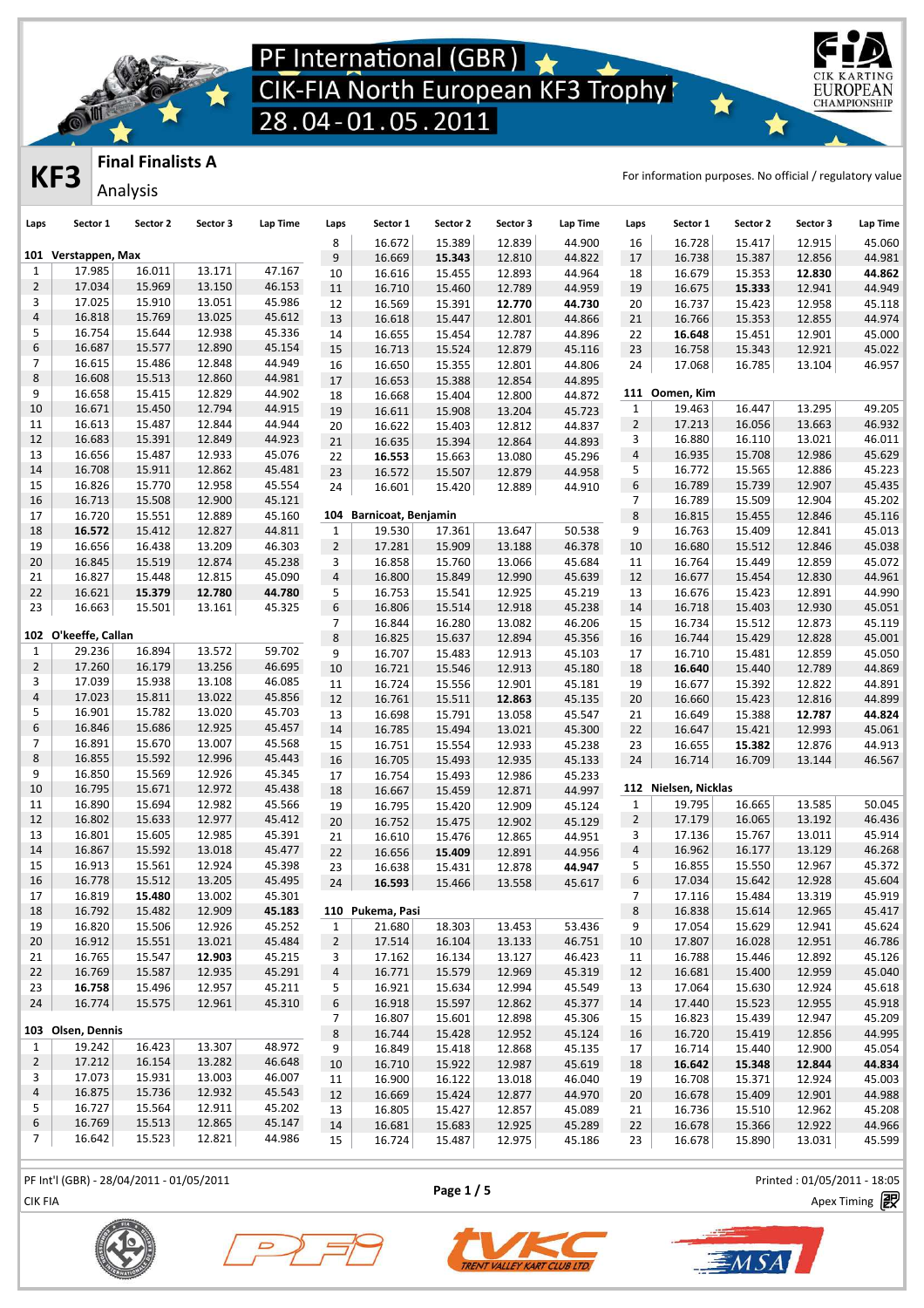

### **Final Finalists A**

Analysis

**KF3** Final Finalists A For information purposes. No official / regulatory value

EUROPEA **CHAMPIONSHIP** 

| 17.095<br>16.013<br>46.088<br>6<br>16.834<br>15.645<br>12.956<br>45.435<br>16.743<br>12.844<br>24<br>12.980<br>14<br>15.477<br>$\overline{7}$<br>45.178<br>12.799<br>16.802<br>15.501<br>12.875<br>15<br>16.809<br>15.855<br>116 Blom, Dave<br>8<br>45.194<br>15.373<br>12.894<br>45.282<br>16.794<br>15.459<br>12.941<br>16<br>17.015<br>20.010<br>16.936<br>13.314<br>50.260<br>$\mathbf{1}$<br>$\boldsymbol{9}$<br>44.903<br>16.885<br>45.744<br>16.708<br>12.800<br>15.858<br>13.001<br>17<br>15.395<br>16.539<br>$\overline{2}$<br>17.283<br>13.204<br>47.026<br>45.027<br>10<br>16.721<br>12.987<br>45.186<br>16.818<br>15.388<br>12.821<br>15.478<br>18<br>13.054<br>3<br>16.983<br>16.641<br>46.678<br>16.682<br>12.883<br>44.930<br>11<br>16.818<br>15.470<br>12.990<br>45.278<br>19<br>15.365<br>4<br>17.462<br>15.711<br>12.986<br>46.159<br>12<br>16.911<br>15.738<br>13.489<br>46.138<br>16.728<br>15.727<br>12.843<br>45.298<br>20<br>13.008<br>5<br>16.821<br>15.731<br>45.560<br>13<br>16.759<br>46.222<br>12.857<br>45.315<br>15.574<br>13.889<br>21<br>16.926<br>15.532<br>$\boldsymbol{6}$<br>15.678<br>12.875<br>16.897<br>45.450<br>44.905<br>14<br>17.524<br>46.405<br>22<br>16.657<br>15.410<br>12.838<br>15.818<br>13.063<br>$\overline{7}$<br>16.790<br>15.993<br>12.924<br>45.707<br>45.389<br>15<br>17.169<br>15.613<br>13.030<br>45.812<br>23<br>16.665<br>15.866<br>12.858<br>8<br>16.836<br>15.754<br>13.000<br>45.590<br>44.997<br>16<br>16.827<br>15.519<br>13.133<br>45.479<br>24<br>16.676<br>15.458<br>12.863<br>9<br>16.774<br>15.463<br>12.860<br>45.097<br>16.953<br>15.605<br>12.955<br>45.513<br>17<br>130 Hamilton, Alexander<br>17.206<br>16.362<br>12.950<br>10<br>46.518<br>18<br>16.850<br>15.471<br>12.933<br>45.254<br>14.629<br>55.066<br>16.944<br>15.572<br>12.865<br>45.381<br>21.776<br>11<br>$\mathbf{1}$<br>18.661<br>19<br>16.714<br>12.986<br>45.287<br>15.587<br>$\overline{2}$<br>17.308<br>13.239<br>46.588<br>12<br>16.727<br>15.453<br>12.852<br>45.032<br>16.041<br>16.846<br>45.389<br>20<br>15.597<br>12.946<br>47.680<br>16.775<br>15.471<br>12.882<br>45.128<br>3<br>17.494<br>16.277<br>13.909<br>13<br>21<br>16.747<br>15.484<br>12.919<br>45.150<br>16.953<br>15.534<br>12.963<br>45.450<br>14<br>22<br>16.769<br>15.484<br>12.931<br>45.184<br>131 Moilanen, Aatu<br>15<br>16.854<br>15.506<br>12.915<br>45.275<br>45.164<br>23<br>16.764<br>15.475<br>12.925<br>13.279<br>18.531<br>16.326<br>48.136<br>1<br>15.832<br>12.877<br>45.504<br>16<br>16.795<br>16.774<br>45.252<br>24<br>15.542<br>12.936<br>$\overline{2}$<br>17.032<br>13.175<br>46.060<br>15.853<br>16.720<br>15.467<br>12.839<br>45.026<br>17<br>3<br>16.815<br>15.763<br>13.083<br>127 Aston, Nathan<br>18<br>16.668<br>15.438<br>12.917<br>45.023<br>$\overline{a}$<br>13.086<br>16.897<br>15.595<br>44.864<br>53.304<br>19<br>16.636<br>15.356<br>12.872<br>$\mathbf{1}$<br>20.029<br>19.709<br>13.566<br>5<br>16.853<br>15.614<br>12.976<br>$\overline{2}$<br>46.439<br>20<br>16.793<br>15.480<br>12.848<br>45.121<br>17.269<br>15.904<br>13.266<br>$\,$ 6 $\,$<br>16.773<br>15.605<br>13.001<br>45.379<br>46.311<br>16.686<br>15.515<br>12.882<br>45.083<br>3<br>17.250<br>15.743<br>13.318<br>21<br>45.293<br>$\overline{7}$<br>16.825<br>15.504<br>12.964<br>15.446<br>12.844<br>45.054<br>$\sqrt{4}$<br>16.925<br>45.459<br>22<br>16.764<br>15.560<br>12.974<br>8<br>12.963<br>45.176<br>16.748<br>15.465<br>23<br>16.793<br>15.413<br>12.903<br>45.109<br>5<br>16.874<br>12.941<br>45.492<br>15.677<br>16.734<br>15.508<br>13.010<br>45.252<br>9<br>$\,$ 6 $\,$<br>16.064<br>24<br>17.129<br>13.004<br>46.197<br>16.819<br>15.619<br>12.942<br>45.380<br>12.935<br>45.164<br>10<br>16.689<br>15.540<br>45.386<br>$\overline{7}$<br>16.895<br>15.509<br>12.982<br>120 Gill, Alex<br>12.891<br>45.412<br>16.989<br>15.532<br>11<br>$\,$ 8 $\,$<br>16.723<br>45.229<br>15.503<br>13.003<br>17.529<br>13.616<br>53.618<br>12.916<br>45.332<br>22.473<br>16.938<br>15.478<br>$\mathbf{1}$<br>12<br>9<br>45.070<br>16.718<br>15.431<br>12.921<br>$\overline{2}$<br>17.869<br>16.070<br>12.963<br>45.077<br>13.281<br>47.220<br>16.701<br>13<br>15.413<br>10<br>16.955<br>46.444<br>16.532<br>12.957<br>12.930<br>45.009<br>3<br>17.139<br>16.371<br>13.472<br>46.982<br>14<br>16.712<br>15.367<br>11<br>16.922<br>46.062<br>16.231<br>12.909<br>$\sqrt{4}$<br>16.923<br>15.707<br>13.283<br>45.913<br>16.845<br>12.985<br>45.366<br>15<br>15.536<br>12<br>16.704<br>15.511<br>12.936<br>45.151<br>44.995<br>5<br>16.991<br>15.510<br>12.916<br>45.417<br>16<br>16.685<br>15.396<br>12.914<br>45.077<br>13<br>16.682<br>15.438<br>12.957<br>6<br>16.730<br>15.484<br>12.934<br>12.872<br>45.036<br>45.148<br>16.719<br>15.445<br>17<br>17.062<br>45.626<br>14<br>15.599<br>12.965<br>16.832<br>15.415<br>12.977<br>45.224<br>16.663<br>15.416<br>12.985<br>45.064<br>$\overline{7}$<br>18<br>15<br>16.839<br>15.433<br>12.939<br>45.211<br>8<br>16.836<br>15.441<br>13.027<br>45.304<br>12.937<br>44.917<br>19<br>16.638<br>15.342<br>16<br>16.813<br>45.219<br>15.463<br>12.943<br>15.843<br>16.695<br>12.942<br>45.074<br>9<br>16.848<br>13.360<br>46.051<br>20<br>15.437<br>16.757<br>45.170<br>17<br>15.527<br>12.886<br>44.883<br>10<br>16.739<br>15.411<br>12.916<br>45.066<br>21<br>16.664<br>15.368<br>12.851<br>16.644<br>44.986<br>18<br>15.400<br>12.942<br>13.549<br>16.729<br>15.770<br>13.249<br>45.748<br>22<br>16.631<br>15.552<br>45.732<br>11<br>19<br>16.582<br>15.601<br>12.932<br>45.115<br>15.624<br>12<br>16.726<br>13.153<br>45.503<br>23<br>16.702<br>15.434<br>12.894<br>20<br>17.377<br>45.721<br>15.418<br>12.926<br>16.679<br>12.932<br>45.056<br>24<br>16.746<br>16.071<br>13.196<br>13<br>15.445<br>45.784<br>21<br>16.890<br>15.935<br>12.959<br>14<br>16.691<br>15.381<br>12.984<br>45.056<br>22<br>17.070<br>15.440<br>13.002<br>45.512<br>132 Hansson, Robin L.<br>15<br>16.778<br>15.303<br>12.988<br>45.069<br>45.197<br>23<br>16.806<br>15.447<br>12.944<br>13.341<br>18.253<br>16<br>16.822<br>15.350<br>13.090<br>45.262<br>$\mathbf{1}$<br>20.045<br>16.819<br>16.498<br>13.319<br>46.636<br>24<br>$\overline{2}$<br>17.041<br>15.944<br>13.190<br>16.787<br>15.316<br>13.040<br>45.143<br>17<br>3<br>16.841<br>15.906<br>12.999<br>15.352<br>12.960<br>45.095<br>128 Ivanovic, Slavko<br>16.783<br>18<br>$\overline{a}$<br>16.830<br>15.613<br>13.076<br>45.519<br>16.619<br>15.370<br>13.009<br>44.998<br>19.690<br>16.467<br>13.392<br>49.549<br>19<br>$\mathbf{1}$<br>5<br>16.838<br>15.471<br>12.903<br>45.212<br>16.837<br>15.425<br>12.972<br>45.234<br>17.178<br>15.916<br>13.175<br>46.269<br>$\overline{2}$<br>20<br>6<br>16.747<br>15.534<br>12.893<br>45.174<br>16.772<br>15.513<br>12.979<br>45.264<br>3<br>16.911<br>15.909<br>13.075<br>45.895<br>21<br>16.679<br>15.569<br>12.978<br>45.226<br>$\overline{7}$<br>12.891<br>16.886<br>16.713<br>15.307<br>44.911<br>4<br>15.649<br>13.006<br>45.541<br>22<br>8<br>16.637<br>16.444<br>13.067<br>46.148<br>15.375<br>16.621<br>12.966<br>44.962<br>5<br>16.862<br>15.545<br>13.071<br>45.478<br>23<br>9<br>16.853<br>15.454<br>12.889<br>45.196<br>17.054<br>24<br>17.217<br>13.205<br>47.476<br>6<br>16.717<br>15.494<br>13.162<br>45.373<br>16.602<br>15.425<br>12.895<br>10<br>44.922<br>17.313<br>46.932<br>$\overline{7}$<br>16.299<br>13.320<br>122 Helgheim, Oystein<br>44.833<br>16.608<br>15.413<br>12.812<br>11<br>$\,8\,$<br>16.789<br>15.904<br>12.936<br>45.629<br>13.513<br>53.203<br>16.593<br>12.907<br>44.963<br>1<br>21.638<br>18.052<br>12<br>15.463<br>17.292<br>45.927<br>9<br>15.655<br>12.980<br>16.099<br>$\overline{2}$<br>17.586<br>13.321<br>47.006<br>16.672<br>15.487<br>12.917<br>45.076<br>13<br>45.642<br>10<br>17.090<br>15.591<br>12.961<br>17.237<br>14.918<br>16.737<br>15.541<br>12.897<br>45.175<br>3<br>16.155<br>48.310<br>14<br>16.776<br>15.562<br>12.973<br>45.311<br>11<br>17.385<br>12.836<br>$\overline{4}$<br>15.690<br>13.076<br>46.151<br>16.744<br>15.500<br>45.080<br>15<br>12<br>16.819<br>15.551<br>12.856<br>45.226<br>5<br>16.909<br>15.753<br>12.949<br>45.611<br>16.636<br>15.443<br>12.915<br>44.994<br>16<br>13<br>17.172<br>15.660<br>12.971<br>45.803 |      |          |          |          |          |      |          |          |          |          |      |          |          |          |          |
|--------------------------------------------------------------------------------------------------------------------------------------------------------------------------------------------------------------------------------------------------------------------------------------------------------------------------------------------------------------------------------------------------------------------------------------------------------------------------------------------------------------------------------------------------------------------------------------------------------------------------------------------------------------------------------------------------------------------------------------------------------------------------------------------------------------------------------------------------------------------------------------------------------------------------------------------------------------------------------------------------------------------------------------------------------------------------------------------------------------------------------------------------------------------------------------------------------------------------------------------------------------------------------------------------------------------------------------------------------------------------------------------------------------------------------------------------------------------------------------------------------------------------------------------------------------------------------------------------------------------------------------------------------------------------------------------------------------------------------------------------------------------------------------------------------------------------------------------------------------------------------------------------------------------------------------------------------------------------------------------------------------------------------------------------------------------------------------------------------------------------------------------------------------------------------------------------------------------------------------------------------------------------------------------------------------------------------------------------------------------------------------------------------------------------------------------------------------------------------------------------------------------------------------------------------------------------------------------------------------------------------------------------------------------------------------------------------------------------------------------------------------------------------------------------------------------------------------------------------------------------------------------------------------------------------------------------------------------------------------------------------------------------------------------------------------------------------------------------------------------------------------------------------------------------------------------------------------------------------------------------------------------------------------------------------------------------------------------------------------------------------------------------------------------------------------------------------------------------------------------------------------------------------------------------------------------------------------------------------------------------------------------------------------------------------------------------------------------------------------------------------------------------------------------------------------------------------------------------------------------------------------------------------------------------------------------------------------------------------------------------------------------------------------------------------------------------------------------------------------------------------------------------------------------------------------------------------------------------------------------------------------------------------------------------------------------------------------------------------------------------------------------------------------------------------------------------------------------------------------------------------------------------------------------------------------------------------------------------------------------------------------------------------------------------------------------------------------------------------------------------------------------------------------------------------------------------------------------------------------------------------------------------------------------------------------------------------------------------------------------------------------------------------------------------------------------------------------------------------------------------------------------------------------------------------------------------------------------------------------------------------------------------------------------------------------------------------------------------------------------------------------------------------------------------------------------------------------------------------------------------------------------------------------------------------------------------------------------------------------------------------------------------------------------------------------------------------------------------------------------------------------------------------------------------------------------------------------------------------------------------------------------------------------------------------------------------------------------------------------------------------------------------------------------------------------------------------------------------------------------------------------------------------------------------------------------------------------------------------------------------------------------------------------------------------------------------------------------------------------------------------------------------------------------------------------------------------------------------------------------------------------------------------------------------------------------------------------------------------------------------------------------------------------------------------------------------------------------------------------------------------------------------------------------------------------------------------------------------------------------------------------------------------------------------------------------------------------------------------------------------------------------------------------------------------------------------------------------------------------------------------------------------------------------------------------------------------------------------------------------------------------------------------------------------------------------------------------------------------------------------------------------------------------------------------------------------------------------------------------------------------------------------------------------------------------------------------------------------------------------------------------------------------------------------------------------------------------------------------------------------------------------------------------------------------------------------------------------------------------------------------------------------------------------------------------------------------------------------------------------------------------------------------------------------------------------------------------------------------------------------------------------------------------------------------------------------------------------------------------------------------------------|------|----------|----------|----------|----------|------|----------|----------|----------|----------|------|----------|----------|----------|----------|
|                                                                                                                                                                                                                                                                                                                                                                                                                                                                                                                                                                                                                                                                                                                                                                                                                                                                                                                                                                                                                                                                                                                                                                                                                                                                                                                                                                                                                                                                                                                                                                                                                                                                                                                                                                                                                                                                                                                                                                                                                                                                                                                                                                                                                                                                                                                                                                                                                                                                                                                                                                                                                                                                                                                                                                                                                                                                                                                                                                                                                                                                                                                                                                                                                                                                                                                                                                                                                                                                                                                                                                                                                                                                                                                                                                                                                                                                                                                                                                                                                                                                                                                                                                                                                                                                                                                                                                                                                                                                                                                                                                                                                                                                                                                                                                                                                                                                                                                                                                                                                                                                                                                                                                                                                                                                                                                                                                                                                                                                                                                                                                                                                                                                                                                                                                                                                                                                                                                                                                                                                                                                                                                                                                                                                                                                                                                                                                                                                                                                                                                                                                                                                                                                                                                                                                                                                                                                                                                                                                                                                                                                                                                                                                                                                                                                                                                                                                                                                                                                                                                                                                                                                                                                                                                                                                                                                                                                                                                                                                                                                                                                                                                                                                                                                                                                    | Laps | Sector 1 | Sector 2 | Sector 3 | Lap Time | Laps | Sector 1 | Sector 2 | Sector 3 | Lap Time | Laps | Sector 1 | Sector 2 | Sector 3 | Lap Time |
|                                                                                                                                                                                                                                                                                                                                                                                                                                                                                                                                                                                                                                                                                                                                                                                                                                                                                                                                                                                                                                                                                                                                                                                                                                                                                                                                                                                                                                                                                                                                                                                                                                                                                                                                                                                                                                                                                                                                                                                                                                                                                                                                                                                                                                                                                                                                                                                                                                                                                                                                                                                                                                                                                                                                                                                                                                                                                                                                                                                                                                                                                                                                                                                                                                                                                                                                                                                                                                                                                                                                                                                                                                                                                                                                                                                                                                                                                                                                                                                                                                                                                                                                                                                                                                                                                                                                                                                                                                                                                                                                                                                                                                                                                                                                                                                                                                                                                                                                                                                                                                                                                                                                                                                                                                                                                                                                                                                                                                                                                                                                                                                                                                                                                                                                                                                                                                                                                                                                                                                                                                                                                                                                                                                                                                                                                                                                                                                                                                                                                                                                                                                                                                                                                                                                                                                                                                                                                                                                                                                                                                                                                                                                                                                                                                                                                                                                                                                                                                                                                                                                                                                                                                                                                                                                                                                                                                                                                                                                                                                                                                                                                                                                                                                                                                                                    |      |          |          |          |          |      |          |          |          |          |      |          |          |          | 45.064   |
|                                                                                                                                                                                                                                                                                                                                                                                                                                                                                                                                                                                                                                                                                                                                                                                                                                                                                                                                                                                                                                                                                                                                                                                                                                                                                                                                                                                                                                                                                                                                                                                                                                                                                                                                                                                                                                                                                                                                                                                                                                                                                                                                                                                                                                                                                                                                                                                                                                                                                                                                                                                                                                                                                                                                                                                                                                                                                                                                                                                                                                                                                                                                                                                                                                                                                                                                                                                                                                                                                                                                                                                                                                                                                                                                                                                                                                                                                                                                                                                                                                                                                                                                                                                                                                                                                                                                                                                                                                                                                                                                                                                                                                                                                                                                                                                                                                                                                                                                                                                                                                                                                                                                                                                                                                                                                                                                                                                                                                                                                                                                                                                                                                                                                                                                                                                                                                                                                                                                                                                                                                                                                                                                                                                                                                                                                                                                                                                                                                                                                                                                                                                                                                                                                                                                                                                                                                                                                                                                                                                                                                                                                                                                                                                                                                                                                                                                                                                                                                                                                                                                                                                                                                                                                                                                                                                                                                                                                                                                                                                                                                                                                                                                                                                                                                                                    |      |          |          |          |          |      |          |          |          |          |      |          |          |          | 45.463   |
|                                                                                                                                                                                                                                                                                                                                                                                                                                                                                                                                                                                                                                                                                                                                                                                                                                                                                                                                                                                                                                                                                                                                                                                                                                                                                                                                                                                                                                                                                                                                                                                                                                                                                                                                                                                                                                                                                                                                                                                                                                                                                                                                                                                                                                                                                                                                                                                                                                                                                                                                                                                                                                                                                                                                                                                                                                                                                                                                                                                                                                                                                                                                                                                                                                                                                                                                                                                                                                                                                                                                                                                                                                                                                                                                                                                                                                                                                                                                                                                                                                                                                                                                                                                                                                                                                                                                                                                                                                                                                                                                                                                                                                                                                                                                                                                                                                                                                                                                                                                                                                                                                                                                                                                                                                                                                                                                                                                                                                                                                                                                                                                                                                                                                                                                                                                                                                                                                                                                                                                                                                                                                                                                                                                                                                                                                                                                                                                                                                                                                                                                                                                                                                                                                                                                                                                                                                                                                                                                                                                                                                                                                                                                                                                                                                                                                                                                                                                                                                                                                                                                                                                                                                                                                                                                                                                                                                                                                                                                                                                                                                                                                                                                                                                                                                                                    |      |          |          |          |          |      |          |          |          |          |      |          |          |          |          |
|                                                                                                                                                                                                                                                                                                                                                                                                                                                                                                                                                                                                                                                                                                                                                                                                                                                                                                                                                                                                                                                                                                                                                                                                                                                                                                                                                                                                                                                                                                                                                                                                                                                                                                                                                                                                                                                                                                                                                                                                                                                                                                                                                                                                                                                                                                                                                                                                                                                                                                                                                                                                                                                                                                                                                                                                                                                                                                                                                                                                                                                                                                                                                                                                                                                                                                                                                                                                                                                                                                                                                                                                                                                                                                                                                                                                                                                                                                                                                                                                                                                                                                                                                                                                                                                                                                                                                                                                                                                                                                                                                                                                                                                                                                                                                                                                                                                                                                                                                                                                                                                                                                                                                                                                                                                                                                                                                                                                                                                                                                                                                                                                                                                                                                                                                                                                                                                                                                                                                                                                                                                                                                                                                                                                                                                                                                                                                                                                                                                                                                                                                                                                                                                                                                                                                                                                                                                                                                                                                                                                                                                                                                                                                                                                                                                                                                                                                                                                                                                                                                                                                                                                                                                                                                                                                                                                                                                                                                                                                                                                                                                                                                                                                                                                                                                                    |      |          |          |          |          |      |          |          |          |          |      |          |          |          |          |
|                                                                                                                                                                                                                                                                                                                                                                                                                                                                                                                                                                                                                                                                                                                                                                                                                                                                                                                                                                                                                                                                                                                                                                                                                                                                                                                                                                                                                                                                                                                                                                                                                                                                                                                                                                                                                                                                                                                                                                                                                                                                                                                                                                                                                                                                                                                                                                                                                                                                                                                                                                                                                                                                                                                                                                                                                                                                                                                                                                                                                                                                                                                                                                                                                                                                                                                                                                                                                                                                                                                                                                                                                                                                                                                                                                                                                                                                                                                                                                                                                                                                                                                                                                                                                                                                                                                                                                                                                                                                                                                                                                                                                                                                                                                                                                                                                                                                                                                                                                                                                                                                                                                                                                                                                                                                                                                                                                                                                                                                                                                                                                                                                                                                                                                                                                                                                                                                                                                                                                                                                                                                                                                                                                                                                                                                                                                                                                                                                                                                                                                                                                                                                                                                                                                                                                                                                                                                                                                                                                                                                                                                                                                                                                                                                                                                                                                                                                                                                                                                                                                                                                                                                                                                                                                                                                                                                                                                                                                                                                                                                                                                                                                                                                                                                                                                    |      |          |          |          |          |      |          |          |          |          |      |          |          |          |          |
|                                                                                                                                                                                                                                                                                                                                                                                                                                                                                                                                                                                                                                                                                                                                                                                                                                                                                                                                                                                                                                                                                                                                                                                                                                                                                                                                                                                                                                                                                                                                                                                                                                                                                                                                                                                                                                                                                                                                                                                                                                                                                                                                                                                                                                                                                                                                                                                                                                                                                                                                                                                                                                                                                                                                                                                                                                                                                                                                                                                                                                                                                                                                                                                                                                                                                                                                                                                                                                                                                                                                                                                                                                                                                                                                                                                                                                                                                                                                                                                                                                                                                                                                                                                                                                                                                                                                                                                                                                                                                                                                                                                                                                                                                                                                                                                                                                                                                                                                                                                                                                                                                                                                                                                                                                                                                                                                                                                                                                                                                                                                                                                                                                                                                                                                                                                                                                                                                                                                                                                                                                                                                                                                                                                                                                                                                                                                                                                                                                                                                                                                                                                                                                                                                                                                                                                                                                                                                                                                                                                                                                                                                                                                                                                                                                                                                                                                                                                                                                                                                                                                                                                                                                                                                                                                                                                                                                                                                                                                                                                                                                                                                                                                                                                                                                                                    |      |          |          |          |          |      |          |          |          |          |      |          |          |          |          |
|                                                                                                                                                                                                                                                                                                                                                                                                                                                                                                                                                                                                                                                                                                                                                                                                                                                                                                                                                                                                                                                                                                                                                                                                                                                                                                                                                                                                                                                                                                                                                                                                                                                                                                                                                                                                                                                                                                                                                                                                                                                                                                                                                                                                                                                                                                                                                                                                                                                                                                                                                                                                                                                                                                                                                                                                                                                                                                                                                                                                                                                                                                                                                                                                                                                                                                                                                                                                                                                                                                                                                                                                                                                                                                                                                                                                                                                                                                                                                                                                                                                                                                                                                                                                                                                                                                                                                                                                                                                                                                                                                                                                                                                                                                                                                                                                                                                                                                                                                                                                                                                                                                                                                                                                                                                                                                                                                                                                                                                                                                                                                                                                                                                                                                                                                                                                                                                                                                                                                                                                                                                                                                                                                                                                                                                                                                                                                                                                                                                                                                                                                                                                                                                                                                                                                                                                                                                                                                                                                                                                                                                                                                                                                                                                                                                                                                                                                                                                                                                                                                                                                                                                                                                                                                                                                                                                                                                                                                                                                                                                                                                                                                                                                                                                                                                                    |      |          |          |          |          |      |          |          |          |          |      |          |          |          |          |
|                                                                                                                                                                                                                                                                                                                                                                                                                                                                                                                                                                                                                                                                                                                                                                                                                                                                                                                                                                                                                                                                                                                                                                                                                                                                                                                                                                                                                                                                                                                                                                                                                                                                                                                                                                                                                                                                                                                                                                                                                                                                                                                                                                                                                                                                                                                                                                                                                                                                                                                                                                                                                                                                                                                                                                                                                                                                                                                                                                                                                                                                                                                                                                                                                                                                                                                                                                                                                                                                                                                                                                                                                                                                                                                                                                                                                                                                                                                                                                                                                                                                                                                                                                                                                                                                                                                                                                                                                                                                                                                                                                                                                                                                                                                                                                                                                                                                                                                                                                                                                                                                                                                                                                                                                                                                                                                                                                                                                                                                                                                                                                                                                                                                                                                                                                                                                                                                                                                                                                                                                                                                                                                                                                                                                                                                                                                                                                                                                                                                                                                                                                                                                                                                                                                                                                                                                                                                                                                                                                                                                                                                                                                                                                                                                                                                                                                                                                                                                                                                                                                                                                                                                                                                                                                                                                                                                                                                                                                                                                                                                                                                                                                                                                                                                                                                    |      |          |          |          |          |      |          |          |          |          |      |          |          |          |          |
|                                                                                                                                                                                                                                                                                                                                                                                                                                                                                                                                                                                                                                                                                                                                                                                                                                                                                                                                                                                                                                                                                                                                                                                                                                                                                                                                                                                                                                                                                                                                                                                                                                                                                                                                                                                                                                                                                                                                                                                                                                                                                                                                                                                                                                                                                                                                                                                                                                                                                                                                                                                                                                                                                                                                                                                                                                                                                                                                                                                                                                                                                                                                                                                                                                                                                                                                                                                                                                                                                                                                                                                                                                                                                                                                                                                                                                                                                                                                                                                                                                                                                                                                                                                                                                                                                                                                                                                                                                                                                                                                                                                                                                                                                                                                                                                                                                                                                                                                                                                                                                                                                                                                                                                                                                                                                                                                                                                                                                                                                                                                                                                                                                                                                                                                                                                                                                                                                                                                                                                                                                                                                                                                                                                                                                                                                                                                                                                                                                                                                                                                                                                                                                                                                                                                                                                                                                                                                                                                                                                                                                                                                                                                                                                                                                                                                                                                                                                                                                                                                                                                                                                                                                                                                                                                                                                                                                                                                                                                                                                                                                                                                                                                                                                                                                                                    |      |          |          |          |          |      |          |          |          |          |      |          |          |          |          |
|                                                                                                                                                                                                                                                                                                                                                                                                                                                                                                                                                                                                                                                                                                                                                                                                                                                                                                                                                                                                                                                                                                                                                                                                                                                                                                                                                                                                                                                                                                                                                                                                                                                                                                                                                                                                                                                                                                                                                                                                                                                                                                                                                                                                                                                                                                                                                                                                                                                                                                                                                                                                                                                                                                                                                                                                                                                                                                                                                                                                                                                                                                                                                                                                                                                                                                                                                                                                                                                                                                                                                                                                                                                                                                                                                                                                                                                                                                                                                                                                                                                                                                                                                                                                                                                                                                                                                                                                                                                                                                                                                                                                                                                                                                                                                                                                                                                                                                                                                                                                                                                                                                                                                                                                                                                                                                                                                                                                                                                                                                                                                                                                                                                                                                                                                                                                                                                                                                                                                                                                                                                                                                                                                                                                                                                                                                                                                                                                                                                                                                                                                                                                                                                                                                                                                                                                                                                                                                                                                                                                                                                                                                                                                                                                                                                                                                                                                                                                                                                                                                                                                                                                                                                                                                                                                                                                                                                                                                                                                                                                                                                                                                                                                                                                                                                                    |      |          |          |          |          |      |          |          |          |          |      |          |          |          |          |
|                                                                                                                                                                                                                                                                                                                                                                                                                                                                                                                                                                                                                                                                                                                                                                                                                                                                                                                                                                                                                                                                                                                                                                                                                                                                                                                                                                                                                                                                                                                                                                                                                                                                                                                                                                                                                                                                                                                                                                                                                                                                                                                                                                                                                                                                                                                                                                                                                                                                                                                                                                                                                                                                                                                                                                                                                                                                                                                                                                                                                                                                                                                                                                                                                                                                                                                                                                                                                                                                                                                                                                                                                                                                                                                                                                                                                                                                                                                                                                                                                                                                                                                                                                                                                                                                                                                                                                                                                                                                                                                                                                                                                                                                                                                                                                                                                                                                                                                                                                                                                                                                                                                                                                                                                                                                                                                                                                                                                                                                                                                                                                                                                                                                                                                                                                                                                                                                                                                                                                                                                                                                                                                                                                                                                                                                                                                                                                                                                                                                                                                                                                                                                                                                                                                                                                                                                                                                                                                                                                                                                                                                                                                                                                                                                                                                                                                                                                                                                                                                                                                                                                                                                                                                                                                                                                                                                                                                                                                                                                                                                                                                                                                                                                                                                                                                    |      |          |          |          |          |      |          |          |          |          |      |          |          |          |          |
|                                                                                                                                                                                                                                                                                                                                                                                                                                                                                                                                                                                                                                                                                                                                                                                                                                                                                                                                                                                                                                                                                                                                                                                                                                                                                                                                                                                                                                                                                                                                                                                                                                                                                                                                                                                                                                                                                                                                                                                                                                                                                                                                                                                                                                                                                                                                                                                                                                                                                                                                                                                                                                                                                                                                                                                                                                                                                                                                                                                                                                                                                                                                                                                                                                                                                                                                                                                                                                                                                                                                                                                                                                                                                                                                                                                                                                                                                                                                                                                                                                                                                                                                                                                                                                                                                                                                                                                                                                                                                                                                                                                                                                                                                                                                                                                                                                                                                                                                                                                                                                                                                                                                                                                                                                                                                                                                                                                                                                                                                                                                                                                                                                                                                                                                                                                                                                                                                                                                                                                                                                                                                                                                                                                                                                                                                                                                                                                                                                                                                                                                                                                                                                                                                                                                                                                                                                                                                                                                                                                                                                                                                                                                                                                                                                                                                                                                                                                                                                                                                                                                                                                                                                                                                                                                                                                                                                                                                                                                                                                                                                                                                                                                                                                                                                                                    |      |          |          |          |          |      |          |          |          |          |      |          |          |          |          |
|                                                                                                                                                                                                                                                                                                                                                                                                                                                                                                                                                                                                                                                                                                                                                                                                                                                                                                                                                                                                                                                                                                                                                                                                                                                                                                                                                                                                                                                                                                                                                                                                                                                                                                                                                                                                                                                                                                                                                                                                                                                                                                                                                                                                                                                                                                                                                                                                                                                                                                                                                                                                                                                                                                                                                                                                                                                                                                                                                                                                                                                                                                                                                                                                                                                                                                                                                                                                                                                                                                                                                                                                                                                                                                                                                                                                                                                                                                                                                                                                                                                                                                                                                                                                                                                                                                                                                                                                                                                                                                                                                                                                                                                                                                                                                                                                                                                                                                                                                                                                                                                                                                                                                                                                                                                                                                                                                                                                                                                                                                                                                                                                                                                                                                                                                                                                                                                                                                                                                                                                                                                                                                                                                                                                                                                                                                                                                                                                                                                                                                                                                                                                                                                                                                                                                                                                                                                                                                                                                                                                                                                                                                                                                                                                                                                                                                                                                                                                                                                                                                                                                                                                                                                                                                                                                                                                                                                                                                                                                                                                                                                                                                                                                                                                                                                                    |      |          |          |          |          |      |          |          |          |          |      |          |          |          |          |
|                                                                                                                                                                                                                                                                                                                                                                                                                                                                                                                                                                                                                                                                                                                                                                                                                                                                                                                                                                                                                                                                                                                                                                                                                                                                                                                                                                                                                                                                                                                                                                                                                                                                                                                                                                                                                                                                                                                                                                                                                                                                                                                                                                                                                                                                                                                                                                                                                                                                                                                                                                                                                                                                                                                                                                                                                                                                                                                                                                                                                                                                                                                                                                                                                                                                                                                                                                                                                                                                                                                                                                                                                                                                                                                                                                                                                                                                                                                                                                                                                                                                                                                                                                                                                                                                                                                                                                                                                                                                                                                                                                                                                                                                                                                                                                                                                                                                                                                                                                                                                                                                                                                                                                                                                                                                                                                                                                                                                                                                                                                                                                                                                                                                                                                                                                                                                                                                                                                                                                                                                                                                                                                                                                                                                                                                                                                                                                                                                                                                                                                                                                                                                                                                                                                                                                                                                                                                                                                                                                                                                                                                                                                                                                                                                                                                                                                                                                                                                                                                                                                                                                                                                                                                                                                                                                                                                                                                                                                                                                                                                                                                                                                                                                                                                                                                    |      |          |          |          |          |      |          |          |          |          |      |          |          |          |          |
|                                                                                                                                                                                                                                                                                                                                                                                                                                                                                                                                                                                                                                                                                                                                                                                                                                                                                                                                                                                                                                                                                                                                                                                                                                                                                                                                                                                                                                                                                                                                                                                                                                                                                                                                                                                                                                                                                                                                                                                                                                                                                                                                                                                                                                                                                                                                                                                                                                                                                                                                                                                                                                                                                                                                                                                                                                                                                                                                                                                                                                                                                                                                                                                                                                                                                                                                                                                                                                                                                                                                                                                                                                                                                                                                                                                                                                                                                                                                                                                                                                                                                                                                                                                                                                                                                                                                                                                                                                                                                                                                                                                                                                                                                                                                                                                                                                                                                                                                                                                                                                                                                                                                                                                                                                                                                                                                                                                                                                                                                                                                                                                                                                                                                                                                                                                                                                                                                                                                                                                                                                                                                                                                                                                                                                                                                                                                                                                                                                                                                                                                                                                                                                                                                                                                                                                                                                                                                                                                                                                                                                                                                                                                                                                                                                                                                                                                                                                                                                                                                                                                                                                                                                                                                                                                                                                                                                                                                                                                                                                                                                                                                                                                                                                                                                                                    |      |          |          |          |          |      |          |          |          |          |      |          |          |          |          |
|                                                                                                                                                                                                                                                                                                                                                                                                                                                                                                                                                                                                                                                                                                                                                                                                                                                                                                                                                                                                                                                                                                                                                                                                                                                                                                                                                                                                                                                                                                                                                                                                                                                                                                                                                                                                                                                                                                                                                                                                                                                                                                                                                                                                                                                                                                                                                                                                                                                                                                                                                                                                                                                                                                                                                                                                                                                                                                                                                                                                                                                                                                                                                                                                                                                                                                                                                                                                                                                                                                                                                                                                                                                                                                                                                                                                                                                                                                                                                                                                                                                                                                                                                                                                                                                                                                                                                                                                                                                                                                                                                                                                                                                                                                                                                                                                                                                                                                                                                                                                                                                                                                                                                                                                                                                                                                                                                                                                                                                                                                                                                                                                                                                                                                                                                                                                                                                                                                                                                                                                                                                                                                                                                                                                                                                                                                                                                                                                                                                                                                                                                                                                                                                                                                                                                                                                                                                                                                                                                                                                                                                                                                                                                                                                                                                                                                                                                                                                                                                                                                                                                                                                                                                                                                                                                                                                                                                                                                                                                                                                                                                                                                                                                                                                                                                                    |      |          |          |          |          |      |          |          |          |          |      |          |          |          |          |
|                                                                                                                                                                                                                                                                                                                                                                                                                                                                                                                                                                                                                                                                                                                                                                                                                                                                                                                                                                                                                                                                                                                                                                                                                                                                                                                                                                                                                                                                                                                                                                                                                                                                                                                                                                                                                                                                                                                                                                                                                                                                                                                                                                                                                                                                                                                                                                                                                                                                                                                                                                                                                                                                                                                                                                                                                                                                                                                                                                                                                                                                                                                                                                                                                                                                                                                                                                                                                                                                                                                                                                                                                                                                                                                                                                                                                                                                                                                                                                                                                                                                                                                                                                                                                                                                                                                                                                                                                                                                                                                                                                                                                                                                                                                                                                                                                                                                                                                                                                                                                                                                                                                                                                                                                                                                                                                                                                                                                                                                                                                                                                                                                                                                                                                                                                                                                                                                                                                                                                                                                                                                                                                                                                                                                                                                                                                                                                                                                                                                                                                                                                                                                                                                                                                                                                                                                                                                                                                                                                                                                                                                                                                                                                                                                                                                                                                                                                                                                                                                                                                                                                                                                                                                                                                                                                                                                                                                                                                                                                                                                                                                                                                                                                                                                                                                    |      |          |          |          |          |      |          |          |          |          |      |          |          |          |          |
|                                                                                                                                                                                                                                                                                                                                                                                                                                                                                                                                                                                                                                                                                                                                                                                                                                                                                                                                                                                                                                                                                                                                                                                                                                                                                                                                                                                                                                                                                                                                                                                                                                                                                                                                                                                                                                                                                                                                                                                                                                                                                                                                                                                                                                                                                                                                                                                                                                                                                                                                                                                                                                                                                                                                                                                                                                                                                                                                                                                                                                                                                                                                                                                                                                                                                                                                                                                                                                                                                                                                                                                                                                                                                                                                                                                                                                                                                                                                                                                                                                                                                                                                                                                                                                                                                                                                                                                                                                                                                                                                                                                                                                                                                                                                                                                                                                                                                                                                                                                                                                                                                                                                                                                                                                                                                                                                                                                                                                                                                                                                                                                                                                                                                                                                                                                                                                                                                                                                                                                                                                                                                                                                                                                                                                                                                                                                                                                                                                                                                                                                                                                                                                                                                                                                                                                                                                                                                                                                                                                                                                                                                                                                                                                                                                                                                                                                                                                                                                                                                                                                                                                                                                                                                                                                                                                                                                                                                                                                                                                                                                                                                                                                                                                                                                                                    |      |          |          |          |          |      |          |          |          |          |      |          |          |          |          |
|                                                                                                                                                                                                                                                                                                                                                                                                                                                                                                                                                                                                                                                                                                                                                                                                                                                                                                                                                                                                                                                                                                                                                                                                                                                                                                                                                                                                                                                                                                                                                                                                                                                                                                                                                                                                                                                                                                                                                                                                                                                                                                                                                                                                                                                                                                                                                                                                                                                                                                                                                                                                                                                                                                                                                                                                                                                                                                                                                                                                                                                                                                                                                                                                                                                                                                                                                                                                                                                                                                                                                                                                                                                                                                                                                                                                                                                                                                                                                                                                                                                                                                                                                                                                                                                                                                                                                                                                                                                                                                                                                                                                                                                                                                                                                                                                                                                                                                                                                                                                                                                                                                                                                                                                                                                                                                                                                                                                                                                                                                                                                                                                                                                                                                                                                                                                                                                                                                                                                                                                                                                                                                                                                                                                                                                                                                                                                                                                                                                                                                                                                                                                                                                                                                                                                                                                                                                                                                                                                                                                                                                                                                                                                                                                                                                                                                                                                                                                                                                                                                                                                                                                                                                                                                                                                                                                                                                                                                                                                                                                                                                                                                                                                                                                                                                                    |      |          |          |          |          |      |          |          |          |          |      |          |          |          |          |
|                                                                                                                                                                                                                                                                                                                                                                                                                                                                                                                                                                                                                                                                                                                                                                                                                                                                                                                                                                                                                                                                                                                                                                                                                                                                                                                                                                                                                                                                                                                                                                                                                                                                                                                                                                                                                                                                                                                                                                                                                                                                                                                                                                                                                                                                                                                                                                                                                                                                                                                                                                                                                                                                                                                                                                                                                                                                                                                                                                                                                                                                                                                                                                                                                                                                                                                                                                                                                                                                                                                                                                                                                                                                                                                                                                                                                                                                                                                                                                                                                                                                                                                                                                                                                                                                                                                                                                                                                                                                                                                                                                                                                                                                                                                                                                                                                                                                                                                                                                                                                                                                                                                                                                                                                                                                                                                                                                                                                                                                                                                                                                                                                                                                                                                                                                                                                                                                                                                                                                                                                                                                                                                                                                                                                                                                                                                                                                                                                                                                                                                                                                                                                                                                                                                                                                                                                                                                                                                                                                                                                                                                                                                                                                                                                                                                                                                                                                                                                                                                                                                                                                                                                                                                                                                                                                                                                                                                                                                                                                                                                                                                                                                                                                                                                                                                    |      |          |          |          |          |      |          |          |          |          |      |          |          |          |          |
|                                                                                                                                                                                                                                                                                                                                                                                                                                                                                                                                                                                                                                                                                                                                                                                                                                                                                                                                                                                                                                                                                                                                                                                                                                                                                                                                                                                                                                                                                                                                                                                                                                                                                                                                                                                                                                                                                                                                                                                                                                                                                                                                                                                                                                                                                                                                                                                                                                                                                                                                                                                                                                                                                                                                                                                                                                                                                                                                                                                                                                                                                                                                                                                                                                                                                                                                                                                                                                                                                                                                                                                                                                                                                                                                                                                                                                                                                                                                                                                                                                                                                                                                                                                                                                                                                                                                                                                                                                                                                                                                                                                                                                                                                                                                                                                                                                                                                                                                                                                                                                                                                                                                                                                                                                                                                                                                                                                                                                                                                                                                                                                                                                                                                                                                                                                                                                                                                                                                                                                                                                                                                                                                                                                                                                                                                                                                                                                                                                                                                                                                                                                                                                                                                                                                                                                                                                                                                                                                                                                                                                                                                                                                                                                                                                                                                                                                                                                                                                                                                                                                                                                                                                                                                                                                                                                                                                                                                                                                                                                                                                                                                                                                                                                                                                                                    |      |          |          |          |          |      |          |          |          |          |      |          |          |          |          |
|                                                                                                                                                                                                                                                                                                                                                                                                                                                                                                                                                                                                                                                                                                                                                                                                                                                                                                                                                                                                                                                                                                                                                                                                                                                                                                                                                                                                                                                                                                                                                                                                                                                                                                                                                                                                                                                                                                                                                                                                                                                                                                                                                                                                                                                                                                                                                                                                                                                                                                                                                                                                                                                                                                                                                                                                                                                                                                                                                                                                                                                                                                                                                                                                                                                                                                                                                                                                                                                                                                                                                                                                                                                                                                                                                                                                                                                                                                                                                                                                                                                                                                                                                                                                                                                                                                                                                                                                                                                                                                                                                                                                                                                                                                                                                                                                                                                                                                                                                                                                                                                                                                                                                                                                                                                                                                                                                                                                                                                                                                                                                                                                                                                                                                                                                                                                                                                                                                                                                                                                                                                                                                                                                                                                                                                                                                                                                                                                                                                                                                                                                                                                                                                                                                                                                                                                                                                                                                                                                                                                                                                                                                                                                                                                                                                                                                                                                                                                                                                                                                                                                                                                                                                                                                                                                                                                                                                                                                                                                                                                                                                                                                                                                                                                                                                                    |      |          |          |          |          |      |          |          |          |          |      |          |          |          | 45.661   |
|                                                                                                                                                                                                                                                                                                                                                                                                                                                                                                                                                                                                                                                                                                                                                                                                                                                                                                                                                                                                                                                                                                                                                                                                                                                                                                                                                                                                                                                                                                                                                                                                                                                                                                                                                                                                                                                                                                                                                                                                                                                                                                                                                                                                                                                                                                                                                                                                                                                                                                                                                                                                                                                                                                                                                                                                                                                                                                                                                                                                                                                                                                                                                                                                                                                                                                                                                                                                                                                                                                                                                                                                                                                                                                                                                                                                                                                                                                                                                                                                                                                                                                                                                                                                                                                                                                                                                                                                                                                                                                                                                                                                                                                                                                                                                                                                                                                                                                                                                                                                                                                                                                                                                                                                                                                                                                                                                                                                                                                                                                                                                                                                                                                                                                                                                                                                                                                                                                                                                                                                                                                                                                                                                                                                                                                                                                                                                                                                                                                                                                                                                                                                                                                                                                                                                                                                                                                                                                                                                                                                                                                                                                                                                                                                                                                                                                                                                                                                                                                                                                                                                                                                                                                                                                                                                                                                                                                                                                                                                                                                                                                                                                                                                                                                                                                                    |      |          |          |          |          |      |          |          |          |          |      |          |          |          | 45.578   |
|                                                                                                                                                                                                                                                                                                                                                                                                                                                                                                                                                                                                                                                                                                                                                                                                                                                                                                                                                                                                                                                                                                                                                                                                                                                                                                                                                                                                                                                                                                                                                                                                                                                                                                                                                                                                                                                                                                                                                                                                                                                                                                                                                                                                                                                                                                                                                                                                                                                                                                                                                                                                                                                                                                                                                                                                                                                                                                                                                                                                                                                                                                                                                                                                                                                                                                                                                                                                                                                                                                                                                                                                                                                                                                                                                                                                                                                                                                                                                                                                                                                                                                                                                                                                                                                                                                                                                                                                                                                                                                                                                                                                                                                                                                                                                                                                                                                                                                                                                                                                                                                                                                                                                                                                                                                                                                                                                                                                                                                                                                                                                                                                                                                                                                                                                                                                                                                                                                                                                                                                                                                                                                                                                                                                                                                                                                                                                                                                                                                                                                                                                                                                                                                                                                                                                                                                                                                                                                                                                                                                                                                                                                                                                                                                                                                                                                                                                                                                                                                                                                                                                                                                                                                                                                                                                                                                                                                                                                                                                                                                                                                                                                                                                                                                                                                                    |      |          |          |          |          |      |          |          |          |          |      |          |          |          | 45.443   |
|                                                                                                                                                                                                                                                                                                                                                                                                                                                                                                                                                                                                                                                                                                                                                                                                                                                                                                                                                                                                                                                                                                                                                                                                                                                                                                                                                                                                                                                                                                                                                                                                                                                                                                                                                                                                                                                                                                                                                                                                                                                                                                                                                                                                                                                                                                                                                                                                                                                                                                                                                                                                                                                                                                                                                                                                                                                                                                                                                                                                                                                                                                                                                                                                                                                                                                                                                                                                                                                                                                                                                                                                                                                                                                                                                                                                                                                                                                                                                                                                                                                                                                                                                                                                                                                                                                                                                                                                                                                                                                                                                                                                                                                                                                                                                                                                                                                                                                                                                                                                                                                                                                                                                                                                                                                                                                                                                                                                                                                                                                                                                                                                                                                                                                                                                                                                                                                                                                                                                                                                                                                                                                                                                                                                                                                                                                                                                                                                                                                                                                                                                                                                                                                                                                                                                                                                                                                                                                                                                                                                                                                                                                                                                                                                                                                                                                                                                                                                                                                                                                                                                                                                                                                                                                                                                                                                                                                                                                                                                                                                                                                                                                                                                                                                                                                                    |      |          |          |          |          |      |          |          |          |          |      |          |          |          |          |
|                                                                                                                                                                                                                                                                                                                                                                                                                                                                                                                                                                                                                                                                                                                                                                                                                                                                                                                                                                                                                                                                                                                                                                                                                                                                                                                                                                                                                                                                                                                                                                                                                                                                                                                                                                                                                                                                                                                                                                                                                                                                                                                                                                                                                                                                                                                                                                                                                                                                                                                                                                                                                                                                                                                                                                                                                                                                                                                                                                                                                                                                                                                                                                                                                                                                                                                                                                                                                                                                                                                                                                                                                                                                                                                                                                                                                                                                                                                                                                                                                                                                                                                                                                                                                                                                                                                                                                                                                                                                                                                                                                                                                                                                                                                                                                                                                                                                                                                                                                                                                                                                                                                                                                                                                                                                                                                                                                                                                                                                                                                                                                                                                                                                                                                                                                                                                                                                                                                                                                                                                                                                                                                                                                                                                                                                                                                                                                                                                                                                                                                                                                                                                                                                                                                                                                                                                                                                                                                                                                                                                                                                                                                                                                                                                                                                                                                                                                                                                                                                                                                                                                                                                                                                                                                                                                                                                                                                                                                                                                                                                                                                                                                                                                                                                                                                    |      |          |          |          |          |      |          |          |          |          |      |          |          |          |          |
|                                                                                                                                                                                                                                                                                                                                                                                                                                                                                                                                                                                                                                                                                                                                                                                                                                                                                                                                                                                                                                                                                                                                                                                                                                                                                                                                                                                                                                                                                                                                                                                                                                                                                                                                                                                                                                                                                                                                                                                                                                                                                                                                                                                                                                                                                                                                                                                                                                                                                                                                                                                                                                                                                                                                                                                                                                                                                                                                                                                                                                                                                                                                                                                                                                                                                                                                                                                                                                                                                                                                                                                                                                                                                                                                                                                                                                                                                                                                                                                                                                                                                                                                                                                                                                                                                                                                                                                                                                                                                                                                                                                                                                                                                                                                                                                                                                                                                                                                                                                                                                                                                                                                                                                                                                                                                                                                                                                                                                                                                                                                                                                                                                                                                                                                                                                                                                                                                                                                                                                                                                                                                                                                                                                                                                                                                                                                                                                                                                                                                                                                                                                                                                                                                                                                                                                                                                                                                                                                                                                                                                                                                                                                                                                                                                                                                                                                                                                                                                                                                                                                                                                                                                                                                                                                                                                                                                                                                                                                                                                                                                                                                                                                                                                                                                                                    |      |          |          |          |          |      |          |          |          |          |      |          |          |          |          |
|                                                                                                                                                                                                                                                                                                                                                                                                                                                                                                                                                                                                                                                                                                                                                                                                                                                                                                                                                                                                                                                                                                                                                                                                                                                                                                                                                                                                                                                                                                                                                                                                                                                                                                                                                                                                                                                                                                                                                                                                                                                                                                                                                                                                                                                                                                                                                                                                                                                                                                                                                                                                                                                                                                                                                                                                                                                                                                                                                                                                                                                                                                                                                                                                                                                                                                                                                                                                                                                                                                                                                                                                                                                                                                                                                                                                                                                                                                                                                                                                                                                                                                                                                                                                                                                                                                                                                                                                                                                                                                                                                                                                                                                                                                                                                                                                                                                                                                                                                                                                                                                                                                                                                                                                                                                                                                                                                                                                                                                                                                                                                                                                                                                                                                                                                                                                                                                                                                                                                                                                                                                                                                                                                                                                                                                                                                                                                                                                                                                                                                                                                                                                                                                                                                                                                                                                                                                                                                                                                                                                                                                                                                                                                                                                                                                                                                                                                                                                                                                                                                                                                                                                                                                                                                                                                                                                                                                                                                                                                                                                                                                                                                                                                                                                                                                                    |      |          |          |          |          |      |          |          |          |          |      |          |          |          |          |
|                                                                                                                                                                                                                                                                                                                                                                                                                                                                                                                                                                                                                                                                                                                                                                                                                                                                                                                                                                                                                                                                                                                                                                                                                                                                                                                                                                                                                                                                                                                                                                                                                                                                                                                                                                                                                                                                                                                                                                                                                                                                                                                                                                                                                                                                                                                                                                                                                                                                                                                                                                                                                                                                                                                                                                                                                                                                                                                                                                                                                                                                                                                                                                                                                                                                                                                                                                                                                                                                                                                                                                                                                                                                                                                                                                                                                                                                                                                                                                                                                                                                                                                                                                                                                                                                                                                                                                                                                                                                                                                                                                                                                                                                                                                                                                                                                                                                                                                                                                                                                                                                                                                                                                                                                                                                                                                                                                                                                                                                                                                                                                                                                                                                                                                                                                                                                                                                                                                                                                                                                                                                                                                                                                                                                                                                                                                                                                                                                                                                                                                                                                                                                                                                                                                                                                                                                                                                                                                                                                                                                                                                                                                                                                                                                                                                                                                                                                                                                                                                                                                                                                                                                                                                                                                                                                                                                                                                                                                                                                                                                                                                                                                                                                                                                                                                    |      |          |          |          |          |      |          |          |          |          |      |          |          |          |          |
|                                                                                                                                                                                                                                                                                                                                                                                                                                                                                                                                                                                                                                                                                                                                                                                                                                                                                                                                                                                                                                                                                                                                                                                                                                                                                                                                                                                                                                                                                                                                                                                                                                                                                                                                                                                                                                                                                                                                                                                                                                                                                                                                                                                                                                                                                                                                                                                                                                                                                                                                                                                                                                                                                                                                                                                                                                                                                                                                                                                                                                                                                                                                                                                                                                                                                                                                                                                                                                                                                                                                                                                                                                                                                                                                                                                                                                                                                                                                                                                                                                                                                                                                                                                                                                                                                                                                                                                                                                                                                                                                                                                                                                                                                                                                                                                                                                                                                                                                                                                                                                                                                                                                                                                                                                                                                                                                                                                                                                                                                                                                                                                                                                                                                                                                                                                                                                                                                                                                                                                                                                                                                                                                                                                                                                                                                                                                                                                                                                                                                                                                                                                                                                                                                                                                                                                                                                                                                                                                                                                                                                                                                                                                                                                                                                                                                                                                                                                                                                                                                                                                                                                                                                                                                                                                                                                                                                                                                                                                                                                                                                                                                                                                                                                                                                                                    |      |          |          |          |          |      |          |          |          |          |      |          |          |          |          |
|                                                                                                                                                                                                                                                                                                                                                                                                                                                                                                                                                                                                                                                                                                                                                                                                                                                                                                                                                                                                                                                                                                                                                                                                                                                                                                                                                                                                                                                                                                                                                                                                                                                                                                                                                                                                                                                                                                                                                                                                                                                                                                                                                                                                                                                                                                                                                                                                                                                                                                                                                                                                                                                                                                                                                                                                                                                                                                                                                                                                                                                                                                                                                                                                                                                                                                                                                                                                                                                                                                                                                                                                                                                                                                                                                                                                                                                                                                                                                                                                                                                                                                                                                                                                                                                                                                                                                                                                                                                                                                                                                                                                                                                                                                                                                                                                                                                                                                                                                                                                                                                                                                                                                                                                                                                                                                                                                                                                                                                                                                                                                                                                                                                                                                                                                                                                                                                                                                                                                                                                                                                                                                                                                                                                                                                                                                                                                                                                                                                                                                                                                                                                                                                                                                                                                                                                                                                                                                                                                                                                                                                                                                                                                                                                                                                                                                                                                                                                                                                                                                                                                                                                                                                                                                                                                                                                                                                                                                                                                                                                                                                                                                                                                                                                                                                                    |      |          |          |          |          |      |          |          |          |          |      |          |          |          |          |
|                                                                                                                                                                                                                                                                                                                                                                                                                                                                                                                                                                                                                                                                                                                                                                                                                                                                                                                                                                                                                                                                                                                                                                                                                                                                                                                                                                                                                                                                                                                                                                                                                                                                                                                                                                                                                                                                                                                                                                                                                                                                                                                                                                                                                                                                                                                                                                                                                                                                                                                                                                                                                                                                                                                                                                                                                                                                                                                                                                                                                                                                                                                                                                                                                                                                                                                                                                                                                                                                                                                                                                                                                                                                                                                                                                                                                                                                                                                                                                                                                                                                                                                                                                                                                                                                                                                                                                                                                                                                                                                                                                                                                                                                                                                                                                                                                                                                                                                                                                                                                                                                                                                                                                                                                                                                                                                                                                                                                                                                                                                                                                                                                                                                                                                                                                                                                                                                                                                                                                                                                                                                                                                                                                                                                                                                                                                                                                                                                                                                                                                                                                                                                                                                                                                                                                                                                                                                                                                                                                                                                                                                                                                                                                                                                                                                                                                                                                                                                                                                                                                                                                                                                                                                                                                                                                                                                                                                                                                                                                                                                                                                                                                                                                                                                                                                    |      |          |          |          |          |      |          |          |          |          |      |          |          |          |          |
|                                                                                                                                                                                                                                                                                                                                                                                                                                                                                                                                                                                                                                                                                                                                                                                                                                                                                                                                                                                                                                                                                                                                                                                                                                                                                                                                                                                                                                                                                                                                                                                                                                                                                                                                                                                                                                                                                                                                                                                                                                                                                                                                                                                                                                                                                                                                                                                                                                                                                                                                                                                                                                                                                                                                                                                                                                                                                                                                                                                                                                                                                                                                                                                                                                                                                                                                                                                                                                                                                                                                                                                                                                                                                                                                                                                                                                                                                                                                                                                                                                                                                                                                                                                                                                                                                                                                                                                                                                                                                                                                                                                                                                                                                                                                                                                                                                                                                                                                                                                                                                                                                                                                                                                                                                                                                                                                                                                                                                                                                                                                                                                                                                                                                                                                                                                                                                                                                                                                                                                                                                                                                                                                                                                                                                                                                                                                                                                                                                                                                                                                                                                                                                                                                                                                                                                                                                                                                                                                                                                                                                                                                                                                                                                                                                                                                                                                                                                                                                                                                                                                                                                                                                                                                                                                                                                                                                                                                                                                                                                                                                                                                                                                                                                                                                                                    |      |          |          |          |          |      |          |          |          |          |      |          |          |          |          |
|                                                                                                                                                                                                                                                                                                                                                                                                                                                                                                                                                                                                                                                                                                                                                                                                                                                                                                                                                                                                                                                                                                                                                                                                                                                                                                                                                                                                                                                                                                                                                                                                                                                                                                                                                                                                                                                                                                                                                                                                                                                                                                                                                                                                                                                                                                                                                                                                                                                                                                                                                                                                                                                                                                                                                                                                                                                                                                                                                                                                                                                                                                                                                                                                                                                                                                                                                                                                                                                                                                                                                                                                                                                                                                                                                                                                                                                                                                                                                                                                                                                                                                                                                                                                                                                                                                                                                                                                                                                                                                                                                                                                                                                                                                                                                                                                                                                                                                                                                                                                                                                                                                                                                                                                                                                                                                                                                                                                                                                                                                                                                                                                                                                                                                                                                                                                                                                                                                                                                                                                                                                                                                                                                                                                                                                                                                                                                                                                                                                                                                                                                                                                                                                                                                                                                                                                                                                                                                                                                                                                                                                                                                                                                                                                                                                                                                                                                                                                                                                                                                                                                                                                                                                                                                                                                                                                                                                                                                                                                                                                                                                                                                                                                                                                                                                                    |      |          |          |          |          |      |          |          |          |          |      |          |          |          |          |
|                                                                                                                                                                                                                                                                                                                                                                                                                                                                                                                                                                                                                                                                                                                                                                                                                                                                                                                                                                                                                                                                                                                                                                                                                                                                                                                                                                                                                                                                                                                                                                                                                                                                                                                                                                                                                                                                                                                                                                                                                                                                                                                                                                                                                                                                                                                                                                                                                                                                                                                                                                                                                                                                                                                                                                                                                                                                                                                                                                                                                                                                                                                                                                                                                                                                                                                                                                                                                                                                                                                                                                                                                                                                                                                                                                                                                                                                                                                                                                                                                                                                                                                                                                                                                                                                                                                                                                                                                                                                                                                                                                                                                                                                                                                                                                                                                                                                                                                                                                                                                                                                                                                                                                                                                                                                                                                                                                                                                                                                                                                                                                                                                                                                                                                                                                                                                                                                                                                                                                                                                                                                                                                                                                                                                                                                                                                                                                                                                                                                                                                                                                                                                                                                                                                                                                                                                                                                                                                                                                                                                                                                                                                                                                                                                                                                                                                                                                                                                                                                                                                                                                                                                                                                                                                                                                                                                                                                                                                                                                                                                                                                                                                                                                                                                                                                    |      |          |          |          |          |      |          |          |          |          |      |          |          |          |          |
|                                                                                                                                                                                                                                                                                                                                                                                                                                                                                                                                                                                                                                                                                                                                                                                                                                                                                                                                                                                                                                                                                                                                                                                                                                                                                                                                                                                                                                                                                                                                                                                                                                                                                                                                                                                                                                                                                                                                                                                                                                                                                                                                                                                                                                                                                                                                                                                                                                                                                                                                                                                                                                                                                                                                                                                                                                                                                                                                                                                                                                                                                                                                                                                                                                                                                                                                                                                                                                                                                                                                                                                                                                                                                                                                                                                                                                                                                                                                                                                                                                                                                                                                                                                                                                                                                                                                                                                                                                                                                                                                                                                                                                                                                                                                                                                                                                                                                                                                                                                                                                                                                                                                                                                                                                                                                                                                                                                                                                                                                                                                                                                                                                                                                                                                                                                                                                                                                                                                                                                                                                                                                                                                                                                                                                                                                                                                                                                                                                                                                                                                                                                                                                                                                                                                                                                                                                                                                                                                                                                                                                                                                                                                                                                                                                                                                                                                                                                                                                                                                                                                                                                                                                                                                                                                                                                                                                                                                                                                                                                                                                                                                                                                                                                                                                                                    |      |          |          |          |          |      |          |          |          |          |      |          |          |          |          |
|                                                                                                                                                                                                                                                                                                                                                                                                                                                                                                                                                                                                                                                                                                                                                                                                                                                                                                                                                                                                                                                                                                                                                                                                                                                                                                                                                                                                                                                                                                                                                                                                                                                                                                                                                                                                                                                                                                                                                                                                                                                                                                                                                                                                                                                                                                                                                                                                                                                                                                                                                                                                                                                                                                                                                                                                                                                                                                                                                                                                                                                                                                                                                                                                                                                                                                                                                                                                                                                                                                                                                                                                                                                                                                                                                                                                                                                                                                                                                                                                                                                                                                                                                                                                                                                                                                                                                                                                                                                                                                                                                                                                                                                                                                                                                                                                                                                                                                                                                                                                                                                                                                                                                                                                                                                                                                                                                                                                                                                                                                                                                                                                                                                                                                                                                                                                                                                                                                                                                                                                                                                                                                                                                                                                                                                                                                                                                                                                                                                                                                                                                                                                                                                                                                                                                                                                                                                                                                                                                                                                                                                                                                                                                                                                                                                                                                                                                                                                                                                                                                                                                                                                                                                                                                                                                                                                                                                                                                                                                                                                                                                                                                                                                                                                                                                                    |      |          |          |          |          |      |          |          |          |          |      |          |          |          |          |
|                                                                                                                                                                                                                                                                                                                                                                                                                                                                                                                                                                                                                                                                                                                                                                                                                                                                                                                                                                                                                                                                                                                                                                                                                                                                                                                                                                                                                                                                                                                                                                                                                                                                                                                                                                                                                                                                                                                                                                                                                                                                                                                                                                                                                                                                                                                                                                                                                                                                                                                                                                                                                                                                                                                                                                                                                                                                                                                                                                                                                                                                                                                                                                                                                                                                                                                                                                                                                                                                                                                                                                                                                                                                                                                                                                                                                                                                                                                                                                                                                                                                                                                                                                                                                                                                                                                                                                                                                                                                                                                                                                                                                                                                                                                                                                                                                                                                                                                                                                                                                                                                                                                                                                                                                                                                                                                                                                                                                                                                                                                                                                                                                                                                                                                                                                                                                                                                                                                                                                                                                                                                                                                                                                                                                                                                                                                                                                                                                                                                                                                                                                                                                                                                                                                                                                                                                                                                                                                                                                                                                                                                                                                                                                                                                                                                                                                                                                                                                                                                                                                                                                                                                                                                                                                                                                                                                                                                                                                                                                                                                                                                                                                                                                                                                                                                    |      |          |          |          |          |      |          |          |          |          |      |          |          |          |          |
|                                                                                                                                                                                                                                                                                                                                                                                                                                                                                                                                                                                                                                                                                                                                                                                                                                                                                                                                                                                                                                                                                                                                                                                                                                                                                                                                                                                                                                                                                                                                                                                                                                                                                                                                                                                                                                                                                                                                                                                                                                                                                                                                                                                                                                                                                                                                                                                                                                                                                                                                                                                                                                                                                                                                                                                                                                                                                                                                                                                                                                                                                                                                                                                                                                                                                                                                                                                                                                                                                                                                                                                                                                                                                                                                                                                                                                                                                                                                                                                                                                                                                                                                                                                                                                                                                                                                                                                                                                                                                                                                                                                                                                                                                                                                                                                                                                                                                                                                                                                                                                                                                                                                                                                                                                                                                                                                                                                                                                                                                                                                                                                                                                                                                                                                                                                                                                                                                                                                                                                                                                                                                                                                                                                                                                                                                                                                                                                                                                                                                                                                                                                                                                                                                                                                                                                                                                                                                                                                                                                                                                                                                                                                                                                                                                                                                                                                                                                                                                                                                                                                                                                                                                                                                                                                                                                                                                                                                                                                                                                                                                                                                                                                                                                                                                                                    |      |          |          |          |          |      |          |          |          |          |      |          |          |          |          |
|                                                                                                                                                                                                                                                                                                                                                                                                                                                                                                                                                                                                                                                                                                                                                                                                                                                                                                                                                                                                                                                                                                                                                                                                                                                                                                                                                                                                                                                                                                                                                                                                                                                                                                                                                                                                                                                                                                                                                                                                                                                                                                                                                                                                                                                                                                                                                                                                                                                                                                                                                                                                                                                                                                                                                                                                                                                                                                                                                                                                                                                                                                                                                                                                                                                                                                                                                                                                                                                                                                                                                                                                                                                                                                                                                                                                                                                                                                                                                                                                                                                                                                                                                                                                                                                                                                                                                                                                                                                                                                                                                                                                                                                                                                                                                                                                                                                                                                                                                                                                                                                                                                                                                                                                                                                                                                                                                                                                                                                                                                                                                                                                                                                                                                                                                                                                                                                                                                                                                                                                                                                                                                                                                                                                                                                                                                                                                                                                                                                                                                                                                                                                                                                                                                                                                                                                                                                                                                                                                                                                                                                                                                                                                                                                                                                                                                                                                                                                                                                                                                                                                                                                                                                                                                                                                                                                                                                                                                                                                                                                                                                                                                                                                                                                                                                                    |      |          |          |          |          |      |          |          |          |          |      |          |          |          |          |
|                                                                                                                                                                                                                                                                                                                                                                                                                                                                                                                                                                                                                                                                                                                                                                                                                                                                                                                                                                                                                                                                                                                                                                                                                                                                                                                                                                                                                                                                                                                                                                                                                                                                                                                                                                                                                                                                                                                                                                                                                                                                                                                                                                                                                                                                                                                                                                                                                                                                                                                                                                                                                                                                                                                                                                                                                                                                                                                                                                                                                                                                                                                                                                                                                                                                                                                                                                                                                                                                                                                                                                                                                                                                                                                                                                                                                                                                                                                                                                                                                                                                                                                                                                                                                                                                                                                                                                                                                                                                                                                                                                                                                                                                                                                                                                                                                                                                                                                                                                                                                                                                                                                                                                                                                                                                                                                                                                                                                                                                                                                                                                                                                                                                                                                                                                                                                                                                                                                                                                                                                                                                                                                                                                                                                                                                                                                                                                                                                                                                                                                                                                                                                                                                                                                                                                                                                                                                                                                                                                                                                                                                                                                                                                                                                                                                                                                                                                                                                                                                                                                                                                                                                                                                                                                                                                                                                                                                                                                                                                                                                                                                                                                                                                                                                                                                    |      |          |          |          |          |      |          |          |          |          |      |          |          |          |          |
|                                                                                                                                                                                                                                                                                                                                                                                                                                                                                                                                                                                                                                                                                                                                                                                                                                                                                                                                                                                                                                                                                                                                                                                                                                                                                                                                                                                                                                                                                                                                                                                                                                                                                                                                                                                                                                                                                                                                                                                                                                                                                                                                                                                                                                                                                                                                                                                                                                                                                                                                                                                                                                                                                                                                                                                                                                                                                                                                                                                                                                                                                                                                                                                                                                                                                                                                                                                                                                                                                                                                                                                                                                                                                                                                                                                                                                                                                                                                                                                                                                                                                                                                                                                                                                                                                                                                                                                                                                                                                                                                                                                                                                                                                                                                                                                                                                                                                                                                                                                                                                                                                                                                                                                                                                                                                                                                                                                                                                                                                                                                                                                                                                                                                                                                                                                                                                                                                                                                                                                                                                                                                                                                                                                                                                                                                                                                                                                                                                                                                                                                                                                                                                                                                                                                                                                                                                                                                                                                                                                                                                                                                                                                                                                                                                                                                                                                                                                                                                                                                                                                                                                                                                                                                                                                                                                                                                                                                                                                                                                                                                                                                                                                                                                                                                                                    |      |          |          |          |          |      |          |          |          |          |      |          |          |          |          |
|                                                                                                                                                                                                                                                                                                                                                                                                                                                                                                                                                                                                                                                                                                                                                                                                                                                                                                                                                                                                                                                                                                                                                                                                                                                                                                                                                                                                                                                                                                                                                                                                                                                                                                                                                                                                                                                                                                                                                                                                                                                                                                                                                                                                                                                                                                                                                                                                                                                                                                                                                                                                                                                                                                                                                                                                                                                                                                                                                                                                                                                                                                                                                                                                                                                                                                                                                                                                                                                                                                                                                                                                                                                                                                                                                                                                                                                                                                                                                                                                                                                                                                                                                                                                                                                                                                                                                                                                                                                                                                                                                                                                                                                                                                                                                                                                                                                                                                                                                                                                                                                                                                                                                                                                                                                                                                                                                                                                                                                                                                                                                                                                                                                                                                                                                                                                                                                                                                                                                                                                                                                                                                                                                                                                                                                                                                                                                                                                                                                                                                                                                                                                                                                                                                                                                                                                                                                                                                                                                                                                                                                                                                                                                                                                                                                                                                                                                                                                                                                                                                                                                                                                                                                                                                                                                                                                                                                                                                                                                                                                                                                                                                                                                                                                                                                                    |      |          |          |          |          |      |          |          |          |          |      |          |          |          | 45.030   |
|                                                                                                                                                                                                                                                                                                                                                                                                                                                                                                                                                                                                                                                                                                                                                                                                                                                                                                                                                                                                                                                                                                                                                                                                                                                                                                                                                                                                                                                                                                                                                                                                                                                                                                                                                                                                                                                                                                                                                                                                                                                                                                                                                                                                                                                                                                                                                                                                                                                                                                                                                                                                                                                                                                                                                                                                                                                                                                                                                                                                                                                                                                                                                                                                                                                                                                                                                                                                                                                                                                                                                                                                                                                                                                                                                                                                                                                                                                                                                                                                                                                                                                                                                                                                                                                                                                                                                                                                                                                                                                                                                                                                                                                                                                                                                                                                                                                                                                                                                                                                                                                                                                                                                                                                                                                                                                                                                                                                                                                                                                                                                                                                                                                                                                                                                                                                                                                                                                                                                                                                                                                                                                                                                                                                                                                                                                                                                                                                                                                                                                                                                                                                                                                                                                                                                                                                                                                                                                                                                                                                                                                                                                                                                                                                                                                                                                                                                                                                                                                                                                                                                                                                                                                                                                                                                                                                                                                                                                                                                                                                                                                                                                                                                                                                                                                                    |      |          |          |          |          |      |          |          |          |          |      |          |          |          | 46.013   |
|                                                                                                                                                                                                                                                                                                                                                                                                                                                                                                                                                                                                                                                                                                                                                                                                                                                                                                                                                                                                                                                                                                                                                                                                                                                                                                                                                                                                                                                                                                                                                                                                                                                                                                                                                                                                                                                                                                                                                                                                                                                                                                                                                                                                                                                                                                                                                                                                                                                                                                                                                                                                                                                                                                                                                                                                                                                                                                                                                                                                                                                                                                                                                                                                                                                                                                                                                                                                                                                                                                                                                                                                                                                                                                                                                                                                                                                                                                                                                                                                                                                                                                                                                                                                                                                                                                                                                                                                                                                                                                                                                                                                                                                                                                                                                                                                                                                                                                                                                                                                                                                                                                                                                                                                                                                                                                                                                                                                                                                                                                                                                                                                                                                                                                                                                                                                                                                                                                                                                                                                                                                                                                                                                                                                                                                                                                                                                                                                                                                                                                                                                                                                                                                                                                                                                                                                                                                                                                                                                                                                                                                                                                                                                                                                                                                                                                                                                                                                                                                                                                                                                                                                                                                                                                                                                                                                                                                                                                                                                                                                                                                                                                                                                                                                                                                                    |      |          |          |          |          |      |          |          |          |          |      |          |          |          |          |
|                                                                                                                                                                                                                                                                                                                                                                                                                                                                                                                                                                                                                                                                                                                                                                                                                                                                                                                                                                                                                                                                                                                                                                                                                                                                                                                                                                                                                                                                                                                                                                                                                                                                                                                                                                                                                                                                                                                                                                                                                                                                                                                                                                                                                                                                                                                                                                                                                                                                                                                                                                                                                                                                                                                                                                                                                                                                                                                                                                                                                                                                                                                                                                                                                                                                                                                                                                                                                                                                                                                                                                                                                                                                                                                                                                                                                                                                                                                                                                                                                                                                                                                                                                                                                                                                                                                                                                                                                                                                                                                                                                                                                                                                                                                                                                                                                                                                                                                                                                                                                                                                                                                                                                                                                                                                                                                                                                                                                                                                                                                                                                                                                                                                                                                                                                                                                                                                                                                                                                                                                                                                                                                                                                                                                                                                                                                                                                                                                                                                                                                                                                                                                                                                                                                                                                                                                                                                                                                                                                                                                                                                                                                                                                                                                                                                                                                                                                                                                                                                                                                                                                                                                                                                                                                                                                                                                                                                                                                                                                                                                                                                                                                                                                                                                                                                    |      |          |          |          |          |      |          |          |          |          |      |          |          |          |          |
|                                                                                                                                                                                                                                                                                                                                                                                                                                                                                                                                                                                                                                                                                                                                                                                                                                                                                                                                                                                                                                                                                                                                                                                                                                                                                                                                                                                                                                                                                                                                                                                                                                                                                                                                                                                                                                                                                                                                                                                                                                                                                                                                                                                                                                                                                                                                                                                                                                                                                                                                                                                                                                                                                                                                                                                                                                                                                                                                                                                                                                                                                                                                                                                                                                                                                                                                                                                                                                                                                                                                                                                                                                                                                                                                                                                                                                                                                                                                                                                                                                                                                                                                                                                                                                                                                                                                                                                                                                                                                                                                                                                                                                                                                                                                                                                                                                                                                                                                                                                                                                                                                                                                                                                                                                                                                                                                                                                                                                                                                                                                                                                                                                                                                                                                                                                                                                                                                                                                                                                                                                                                                                                                                                                                                                                                                                                                                                                                                                                                                                                                                                                                                                                                                                                                                                                                                                                                                                                                                                                                                                                                                                                                                                                                                                                                                                                                                                                                                                                                                                                                                                                                                                                                                                                                                                                                                                                                                                                                                                                                                                                                                                                                                                                                                                                                    |      |          |          |          |          |      |          |          |          |          |      |          |          |          | 51.639   |
|                                                                                                                                                                                                                                                                                                                                                                                                                                                                                                                                                                                                                                                                                                                                                                                                                                                                                                                                                                                                                                                                                                                                                                                                                                                                                                                                                                                                                                                                                                                                                                                                                                                                                                                                                                                                                                                                                                                                                                                                                                                                                                                                                                                                                                                                                                                                                                                                                                                                                                                                                                                                                                                                                                                                                                                                                                                                                                                                                                                                                                                                                                                                                                                                                                                                                                                                                                                                                                                                                                                                                                                                                                                                                                                                                                                                                                                                                                                                                                                                                                                                                                                                                                                                                                                                                                                                                                                                                                                                                                                                                                                                                                                                                                                                                                                                                                                                                                                                                                                                                                                                                                                                                                                                                                                                                                                                                                                                                                                                                                                                                                                                                                                                                                                                                                                                                                                                                                                                                                                                                                                                                                                                                                                                                                                                                                                                                                                                                                                                                                                                                                                                                                                                                                                                                                                                                                                                                                                                                                                                                                                                                                                                                                                                                                                                                                                                                                                                                                                                                                                                                                                                                                                                                                                                                                                                                                                                                                                                                                                                                                                                                                                                                                                                                                                                    |      |          |          |          |          |      |          |          |          |          |      |          |          |          | 46.175   |
|                                                                                                                                                                                                                                                                                                                                                                                                                                                                                                                                                                                                                                                                                                                                                                                                                                                                                                                                                                                                                                                                                                                                                                                                                                                                                                                                                                                                                                                                                                                                                                                                                                                                                                                                                                                                                                                                                                                                                                                                                                                                                                                                                                                                                                                                                                                                                                                                                                                                                                                                                                                                                                                                                                                                                                                                                                                                                                                                                                                                                                                                                                                                                                                                                                                                                                                                                                                                                                                                                                                                                                                                                                                                                                                                                                                                                                                                                                                                                                                                                                                                                                                                                                                                                                                                                                                                                                                                                                                                                                                                                                                                                                                                                                                                                                                                                                                                                                                                                                                                                                                                                                                                                                                                                                                                                                                                                                                                                                                                                                                                                                                                                                                                                                                                                                                                                                                                                                                                                                                                                                                                                                                                                                                                                                                                                                                                                                                                                                                                                                                                                                                                                                                                                                                                                                                                                                                                                                                                                                                                                                                                                                                                                                                                                                                                                                                                                                                                                                                                                                                                                                                                                                                                                                                                                                                                                                                                                                                                                                                                                                                                                                                                                                                                                                                                    |      |          |          |          |          |      |          |          |          |          |      |          |          |          | 45.746   |
|                                                                                                                                                                                                                                                                                                                                                                                                                                                                                                                                                                                                                                                                                                                                                                                                                                                                                                                                                                                                                                                                                                                                                                                                                                                                                                                                                                                                                                                                                                                                                                                                                                                                                                                                                                                                                                                                                                                                                                                                                                                                                                                                                                                                                                                                                                                                                                                                                                                                                                                                                                                                                                                                                                                                                                                                                                                                                                                                                                                                                                                                                                                                                                                                                                                                                                                                                                                                                                                                                                                                                                                                                                                                                                                                                                                                                                                                                                                                                                                                                                                                                                                                                                                                                                                                                                                                                                                                                                                                                                                                                                                                                                                                                                                                                                                                                                                                                                                                                                                                                                                                                                                                                                                                                                                                                                                                                                                                                                                                                                                                                                                                                                                                                                                                                                                                                                                                                                                                                                                                                                                                                                                                                                                                                                                                                                                                                                                                                                                                                                                                                                                                                                                                                                                                                                                                                                                                                                                                                                                                                                                                                                                                                                                                                                                                                                                                                                                                                                                                                                                                                                                                                                                                                                                                                                                                                                                                                                                                                                                                                                                                                                                                                                                                                                                                    |      |          |          |          |          |      |          |          |          |          |      |          |          |          |          |
|                                                                                                                                                                                                                                                                                                                                                                                                                                                                                                                                                                                                                                                                                                                                                                                                                                                                                                                                                                                                                                                                                                                                                                                                                                                                                                                                                                                                                                                                                                                                                                                                                                                                                                                                                                                                                                                                                                                                                                                                                                                                                                                                                                                                                                                                                                                                                                                                                                                                                                                                                                                                                                                                                                                                                                                                                                                                                                                                                                                                                                                                                                                                                                                                                                                                                                                                                                                                                                                                                                                                                                                                                                                                                                                                                                                                                                                                                                                                                                                                                                                                                                                                                                                                                                                                                                                                                                                                                                                                                                                                                                                                                                                                                                                                                                                                                                                                                                                                                                                                                                                                                                                                                                                                                                                                                                                                                                                                                                                                                                                                                                                                                                                                                                                                                                                                                                                                                                                                                                                                                                                                                                                                                                                                                                                                                                                                                                                                                                                                                                                                                                                                                                                                                                                                                                                                                                                                                                                                                                                                                                                                                                                                                                                                                                                                                                                                                                                                                                                                                                                                                                                                                                                                                                                                                                                                                                                                                                                                                                                                                                                                                                                                                                                                                                                                    |      |          |          |          |          |      |          |          |          |          |      |          |          |          |          |
|                                                                                                                                                                                                                                                                                                                                                                                                                                                                                                                                                                                                                                                                                                                                                                                                                                                                                                                                                                                                                                                                                                                                                                                                                                                                                                                                                                                                                                                                                                                                                                                                                                                                                                                                                                                                                                                                                                                                                                                                                                                                                                                                                                                                                                                                                                                                                                                                                                                                                                                                                                                                                                                                                                                                                                                                                                                                                                                                                                                                                                                                                                                                                                                                                                                                                                                                                                                                                                                                                                                                                                                                                                                                                                                                                                                                                                                                                                                                                                                                                                                                                                                                                                                                                                                                                                                                                                                                                                                                                                                                                                                                                                                                                                                                                                                                                                                                                                                                                                                                                                                                                                                                                                                                                                                                                                                                                                                                                                                                                                                                                                                                                                                                                                                                                                                                                                                                                                                                                                                                                                                                                                                                                                                                                                                                                                                                                                                                                                                                                                                                                                                                                                                                                                                                                                                                                                                                                                                                                                                                                                                                                                                                                                                                                                                                                                                                                                                                                                                                                                                                                                                                                                                                                                                                                                                                                                                                                                                                                                                                                                                                                                                                                                                                                                                                    |      |          |          |          |          |      |          |          |          |          |      |          |          |          |          |
|                                                                                                                                                                                                                                                                                                                                                                                                                                                                                                                                                                                                                                                                                                                                                                                                                                                                                                                                                                                                                                                                                                                                                                                                                                                                                                                                                                                                                                                                                                                                                                                                                                                                                                                                                                                                                                                                                                                                                                                                                                                                                                                                                                                                                                                                                                                                                                                                                                                                                                                                                                                                                                                                                                                                                                                                                                                                                                                                                                                                                                                                                                                                                                                                                                                                                                                                                                                                                                                                                                                                                                                                                                                                                                                                                                                                                                                                                                                                                                                                                                                                                                                                                                                                                                                                                                                                                                                                                                                                                                                                                                                                                                                                                                                                                                                                                                                                                                                                                                                                                                                                                                                                                                                                                                                                                                                                                                                                                                                                                                                                                                                                                                                                                                                                                                                                                                                                                                                                                                                                                                                                                                                                                                                                                                                                                                                                                                                                                                                                                                                                                                                                                                                                                                                                                                                                                                                                                                                                                                                                                                                                                                                                                                                                                                                                                                                                                                                                                                                                                                                                                                                                                                                                                                                                                                                                                                                                                                                                                                                                                                                                                                                                                                                                                                                                    |      |          |          |          |          |      |          |          |          |          |      |          |          |          |          |
|                                                                                                                                                                                                                                                                                                                                                                                                                                                                                                                                                                                                                                                                                                                                                                                                                                                                                                                                                                                                                                                                                                                                                                                                                                                                                                                                                                                                                                                                                                                                                                                                                                                                                                                                                                                                                                                                                                                                                                                                                                                                                                                                                                                                                                                                                                                                                                                                                                                                                                                                                                                                                                                                                                                                                                                                                                                                                                                                                                                                                                                                                                                                                                                                                                                                                                                                                                                                                                                                                                                                                                                                                                                                                                                                                                                                                                                                                                                                                                                                                                                                                                                                                                                                                                                                                                                                                                                                                                                                                                                                                                                                                                                                                                                                                                                                                                                                                                                                                                                                                                                                                                                                                                                                                                                                                                                                                                                                                                                                                                                                                                                                                                                                                                                                                                                                                                                                                                                                                                                                                                                                                                                                                                                                                                                                                                                                                                                                                                                                                                                                                                                                                                                                                                                                                                                                                                                                                                                                                                                                                                                                                                                                                                                                                                                                                                                                                                                                                                                                                                                                                                                                                                                                                                                                                                                                                                                                                                                                                                                                                                                                                                                                                                                                                                                                    |      |          |          |          |          |      |          |          |          |          |      |          |          |          |          |
|                                                                                                                                                                                                                                                                                                                                                                                                                                                                                                                                                                                                                                                                                                                                                                                                                                                                                                                                                                                                                                                                                                                                                                                                                                                                                                                                                                                                                                                                                                                                                                                                                                                                                                                                                                                                                                                                                                                                                                                                                                                                                                                                                                                                                                                                                                                                                                                                                                                                                                                                                                                                                                                                                                                                                                                                                                                                                                                                                                                                                                                                                                                                                                                                                                                                                                                                                                                                                                                                                                                                                                                                                                                                                                                                                                                                                                                                                                                                                                                                                                                                                                                                                                                                                                                                                                                                                                                                                                                                                                                                                                                                                                                                                                                                                                                                                                                                                                                                                                                                                                                                                                                                                                                                                                                                                                                                                                                                                                                                                                                                                                                                                                                                                                                                                                                                                                                                                                                                                                                                                                                                                                                                                                                                                                                                                                                                                                                                                                                                                                                                                                                                                                                                                                                                                                                                                                                                                                                                                                                                                                                                                                                                                                                                                                                                                                                                                                                                                                                                                                                                                                                                                                                                                                                                                                                                                                                                                                                                                                                                                                                                                                                                                                                                                                                                    |      |          |          |          |          |      |          |          |          |          |      |          |          |          |          |
|                                                                                                                                                                                                                                                                                                                                                                                                                                                                                                                                                                                                                                                                                                                                                                                                                                                                                                                                                                                                                                                                                                                                                                                                                                                                                                                                                                                                                                                                                                                                                                                                                                                                                                                                                                                                                                                                                                                                                                                                                                                                                                                                                                                                                                                                                                                                                                                                                                                                                                                                                                                                                                                                                                                                                                                                                                                                                                                                                                                                                                                                                                                                                                                                                                                                                                                                                                                                                                                                                                                                                                                                                                                                                                                                                                                                                                                                                                                                                                                                                                                                                                                                                                                                                                                                                                                                                                                                                                                                                                                                                                                                                                                                                                                                                                                                                                                                                                                                                                                                                                                                                                                                                                                                                                                                                                                                                                                                                                                                                                                                                                                                                                                                                                                                                                                                                                                                                                                                                                                                                                                                                                                                                                                                                                                                                                                                                                                                                                                                                                                                                                                                                                                                                                                                                                                                                                                                                                                                                                                                                                                                                                                                                                                                                                                                                                                                                                                                                                                                                                                                                                                                                                                                                                                                                                                                                                                                                                                                                                                                                                                                                                                                                                                                                                                                    |      |          |          |          |          |      |          |          |          |          |      |          |          |          |          |
|                                                                                                                                                                                                                                                                                                                                                                                                                                                                                                                                                                                                                                                                                                                                                                                                                                                                                                                                                                                                                                                                                                                                                                                                                                                                                                                                                                                                                                                                                                                                                                                                                                                                                                                                                                                                                                                                                                                                                                                                                                                                                                                                                                                                                                                                                                                                                                                                                                                                                                                                                                                                                                                                                                                                                                                                                                                                                                                                                                                                                                                                                                                                                                                                                                                                                                                                                                                                                                                                                                                                                                                                                                                                                                                                                                                                                                                                                                                                                                                                                                                                                                                                                                                                                                                                                                                                                                                                                                                                                                                                                                                                                                                                                                                                                                                                                                                                                                                                                                                                                                                                                                                                                                                                                                                                                                                                                                                                                                                                                                                                                                                                                                                                                                                                                                                                                                                                                                                                                                                                                                                                                                                                                                                                                                                                                                                                                                                                                                                                                                                                                                                                                                                                                                                                                                                                                                                                                                                                                                                                                                                                                                                                                                                                                                                                                                                                                                                                                                                                                                                                                                                                                                                                                                                                                                                                                                                                                                                                                                                                                                                                                                                                                                                                                                                                    |      |          |          |          |          |      |          |          |          |          |      |          |          |          |          |
|                                                                                                                                                                                                                                                                                                                                                                                                                                                                                                                                                                                                                                                                                                                                                                                                                                                                                                                                                                                                                                                                                                                                                                                                                                                                                                                                                                                                                                                                                                                                                                                                                                                                                                                                                                                                                                                                                                                                                                                                                                                                                                                                                                                                                                                                                                                                                                                                                                                                                                                                                                                                                                                                                                                                                                                                                                                                                                                                                                                                                                                                                                                                                                                                                                                                                                                                                                                                                                                                                                                                                                                                                                                                                                                                                                                                                                                                                                                                                                                                                                                                                                                                                                                                                                                                                                                                                                                                                                                                                                                                                                                                                                                                                                                                                                                                                                                                                                                                                                                                                                                                                                                                                                                                                                                                                                                                                                                                                                                                                                                                                                                                                                                                                                                                                                                                                                                                                                                                                                                                                                                                                                                                                                                                                                                                                                                                                                                                                                                                                                                                                                                                                                                                                                                                                                                                                                                                                                                                                                                                                                                                                                                                                                                                                                                                                                                                                                                                                                                                                                                                                                                                                                                                                                                                                                                                                                                                                                                                                                                                                                                                                                                                                                                                                                                                    |      |          |          |          |          |      |          |          |          |          |      |          |          |          |          |
|                                                                                                                                                                                                                                                                                                                                                                                                                                                                                                                                                                                                                                                                                                                                                                                                                                                                                                                                                                                                                                                                                                                                                                                                                                                                                                                                                                                                                                                                                                                                                                                                                                                                                                                                                                                                                                                                                                                                                                                                                                                                                                                                                                                                                                                                                                                                                                                                                                                                                                                                                                                                                                                                                                                                                                                                                                                                                                                                                                                                                                                                                                                                                                                                                                                                                                                                                                                                                                                                                                                                                                                                                                                                                                                                                                                                                                                                                                                                                                                                                                                                                                                                                                                                                                                                                                                                                                                                                                                                                                                                                                                                                                                                                                                                                                                                                                                                                                                                                                                                                                                                                                                                                                                                                                                                                                                                                                                                                                                                                                                                                                                                                                                                                                                                                                                                                                                                                                                                                                                                                                                                                                                                                                                                                                                                                                                                                                                                                                                                                                                                                                                                                                                                                                                                                                                                                                                                                                                                                                                                                                                                                                                                                                                                                                                                                                                                                                                                                                                                                                                                                                                                                                                                                                                                                                                                                                                                                                                                                                                                                                                                                                                                                                                                                                                                    |      |          |          |          |          |      |          |          |          |          |      |          |          |          |          |
|                                                                                                                                                                                                                                                                                                                                                                                                                                                                                                                                                                                                                                                                                                                                                                                                                                                                                                                                                                                                                                                                                                                                                                                                                                                                                                                                                                                                                                                                                                                                                                                                                                                                                                                                                                                                                                                                                                                                                                                                                                                                                                                                                                                                                                                                                                                                                                                                                                                                                                                                                                                                                                                                                                                                                                                                                                                                                                                                                                                                                                                                                                                                                                                                                                                                                                                                                                                                                                                                                                                                                                                                                                                                                                                                                                                                                                                                                                                                                                                                                                                                                                                                                                                                                                                                                                                                                                                                                                                                                                                                                                                                                                                                                                                                                                                                                                                                                                                                                                                                                                                                                                                                                                                                                                                                                                                                                                                                                                                                                                                                                                                                                                                                                                                                                                                                                                                                                                                                                                                                                                                                                                                                                                                                                                                                                                                                                                                                                                                                                                                                                                                                                                                                                                                                                                                                                                                                                                                                                                                                                                                                                                                                                                                                                                                                                                                                                                                                                                                                                                                                                                                                                                                                                                                                                                                                                                                                                                                                                                                                                                                                                                                                                                                                                                                                    |      |          |          |          |          |      |          |          |          |          |      |          |          |          |          |
|                                                                                                                                                                                                                                                                                                                                                                                                                                                                                                                                                                                                                                                                                                                                                                                                                                                                                                                                                                                                                                                                                                                                                                                                                                                                                                                                                                                                                                                                                                                                                                                                                                                                                                                                                                                                                                                                                                                                                                                                                                                                                                                                                                                                                                                                                                                                                                                                                                                                                                                                                                                                                                                                                                                                                                                                                                                                                                                                                                                                                                                                                                                                                                                                                                                                                                                                                                                                                                                                                                                                                                                                                                                                                                                                                                                                                                                                                                                                                                                                                                                                                                                                                                                                                                                                                                                                                                                                                                                                                                                                                                                                                                                                                                                                                                                                                                                                                                                                                                                                                                                                                                                                                                                                                                                                                                                                                                                                                                                                                                                                                                                                                                                                                                                                                                                                                                                                                                                                                                                                                                                                                                                                                                                                                                                                                                                                                                                                                                                                                                                                                                                                                                                                                                                                                                                                                                                                                                                                                                                                                                                                                                                                                                                                                                                                                                                                                                                                                                                                                                                                                                                                                                                                                                                                                                                                                                                                                                                                                                                                                                                                                                                                                                                                                                                                    |      |          |          |          |          |      |          |          |          |          |      |          |          |          |          |
|                                                                                                                                                                                                                                                                                                                                                                                                                                                                                                                                                                                                                                                                                                                                                                                                                                                                                                                                                                                                                                                                                                                                                                                                                                                                                                                                                                                                                                                                                                                                                                                                                                                                                                                                                                                                                                                                                                                                                                                                                                                                                                                                                                                                                                                                                                                                                                                                                                                                                                                                                                                                                                                                                                                                                                                                                                                                                                                                                                                                                                                                                                                                                                                                                                                                                                                                                                                                                                                                                                                                                                                                                                                                                                                                                                                                                                                                                                                                                                                                                                                                                                                                                                                                                                                                                                                                                                                                                                                                                                                                                                                                                                                                                                                                                                                                                                                                                                                                                                                                                                                                                                                                                                                                                                                                                                                                                                                                                                                                                                                                                                                                                                                                                                                                                                                                                                                                                                                                                                                                                                                                                                                                                                                                                                                                                                                                                                                                                                                                                                                                                                                                                                                                                                                                                                                                                                                                                                                                                                                                                                                                                                                                                                                                                                                                                                                                                                                                                                                                                                                                                                                                                                                                                                                                                                                                                                                                                                                                                                                                                                                                                                                                                                                                                                                                    |      |          |          |          |          |      |          |          |          |          |      |          |          |          |          |
|                                                                                                                                                                                                                                                                                                                                                                                                                                                                                                                                                                                                                                                                                                                                                                                                                                                                                                                                                                                                                                                                                                                                                                                                                                                                                                                                                                                                                                                                                                                                                                                                                                                                                                                                                                                                                                                                                                                                                                                                                                                                                                                                                                                                                                                                                                                                                                                                                                                                                                                                                                                                                                                                                                                                                                                                                                                                                                                                                                                                                                                                                                                                                                                                                                                                                                                                                                                                                                                                                                                                                                                                                                                                                                                                                                                                                                                                                                                                                                                                                                                                                                                                                                                                                                                                                                                                                                                                                                                                                                                                                                                                                                                                                                                                                                                                                                                                                                                                                                                                                                                                                                                                                                                                                                                                                                                                                                                                                                                                                                                                                                                                                                                                                                                                                                                                                                                                                                                                                                                                                                                                                                                                                                                                                                                                                                                                                                                                                                                                                                                                                                                                                                                                                                                                                                                                                                                                                                                                                                                                                                                                                                                                                                                                                                                                                                                                                                                                                                                                                                                                                                                                                                                                                                                                                                                                                                                                                                                                                                                                                                                                                                                                                                                                                                                                    |      |          |          |          |          |      |          |          |          |          |      |          |          |          |          |

PF Int'l (GBR) - 28/04/2011 - 01/05/2011 Printed : 01/05/2011 - 18:05

**Page 2 / 5**







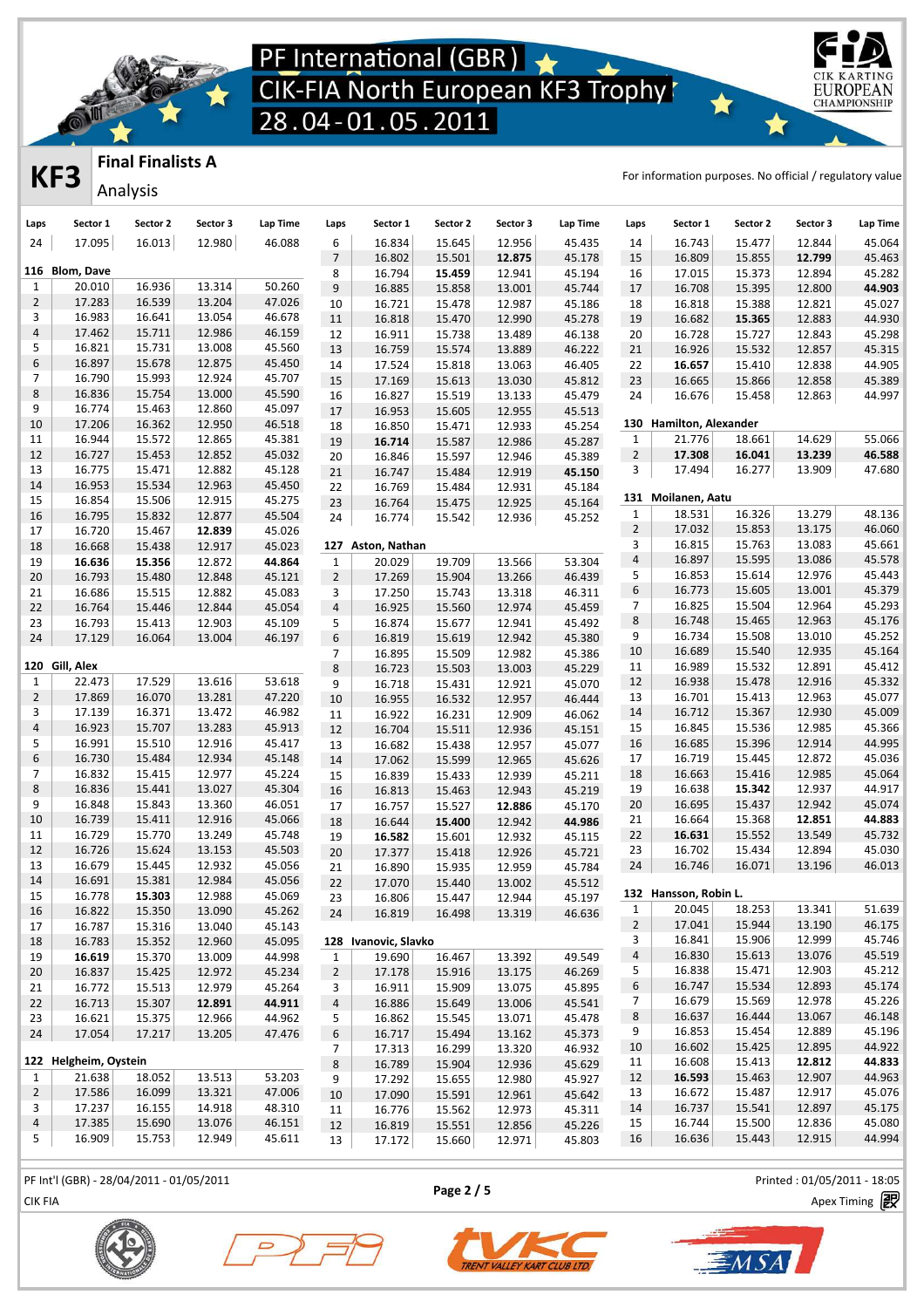

### **KF3 FINAL FINALISTS A**<br> **KF3 Anglusia**

EUROPEA **CHAMPIONSHIP** 

**Final Finalists A**

Analysis

| Laps                    | Sector 1             | Sector 2         | Sector 3         | Lap Time         | Laps           | Sector 1                     | Sector 2         | Sector 3         | Lap Time         | Laps             | Sector 1           | Sector 2 | Sector 3 | Lap Time         |
|-------------------------|----------------------|------------------|------------------|------------------|----------------|------------------------------|------------------|------------------|------------------|------------------|--------------------|----------|----------|------------------|
| 17                      | 16.703               | 15.445           | 12.936           | 45.084           |                |                              |                  |                  |                  | $\overline{7}$   | 16.728             | 15.633   | 12.953   | 45.314           |
| 18                      | 16.652               | 15.484           | 12.878           | 45.014           |                | 140 Ingemann, Nicklas        |                  |                  |                  | 8                | 17.126             | 15.820   | 13.969   | 46.915           |
| 19                      | 16.680               | 15.434           | 12.835           | 44.949           | $\mathbf{1}$   | 21.902                       | 17.461           | 13.630           | 52.993           | 9                | 17.693             | 16.268   | 13.143   | 47.104           |
| 20                      | 16.717               | 15.526           | 12.896           | 45.139           | $\overline{2}$ | 17.433                       | 16.202           | 13.381           | 47.016           | 10               | 16.847             | 15.582   | 13.021   | 45.450           |
| 21                      | 16.677               | 15.477           | 12.882           | 45.036           | 3              | 17.132                       | 15.880           | 13.106           | 46.118           | 11               | 16.935             | 15.571   | 13.510   | 46.016           |
| 22                      | 16.667               | 15.398           | 12.837           | 44.902           | 4              | 16.977                       | 15.715           | 12.959           | 45.651           | 12               | 17.005             | 16.198   | 19.228   | 52.431           |
| 23                      | 16.622               | 15.390           | 12.838           | 44.850           | 5              | 17.331                       | 15.742           | 12.972           | 46.045           | 13               | 16.941             | 15.794   | 13.114   | 45.849           |
| 24                      | 16.602               | 15.410           | 12.990           | 45.002           | 6              | 16.926                       | 15.603           | 12.969           | 45.498           | $14\,$           | 16.805             | 15.679   | 13.024   | 45.508           |
|                         |                      |                  |                  |                  | 7              | 16.718                       | 15.679           | 13.034           | 45.431           | 15               | 16.859             | 15.697   | 12.965   | 45.521           |
|                         | 135 Karbaley, Darius |                  |                  |                  | 8              | 16.878                       | 15.512           | 13.001           | 45.391           | 16               | 16.882             | 15.672   | 12.998   | 45.552           |
| $\mathbf{1}$            | 20.868               | 16.888           | 13.793           | 51.549           | 9              | 17.140                       | 16.159           | 13.331           | 46.630           | 17               | 16.803             | 15.478   | 12.874   | 45.155           |
| $\overline{2}$          | 17.192               | 16.123           | 13.767           | 47.082           | 10             | 17.064                       | 15.613           | 13.378           | 46.055           | 18               | 16.741             | 15.492   | 12.945   | 45.178           |
| 3                       | 17.097               | 15.842           | 13.733           | 46.672           | 11             | 16.847                       | 15.724           | 12.896           | 45.467           | 19               | 16.751             | 15.464   | 12.894   | 45.109           |
| $\overline{\mathbf{4}}$ | 16.859               | 15.658           | 12.947           | 45.464           | 12             | 16.969                       | 16.071           | 13.456           | 46.496           | 20               | 16.753             | 15.533   | 13.149   | 45.435           |
| 5<br>6                  | 16.820<br>16.963     | 15.624<br>15.654 | 13.050<br>12.916 | 45.494<br>45.533 | 13<br>14       | 16.804<br>16.977             | 15.601<br>15.482 | 13.230<br>12.919 | 45.635<br>45.378 | 21               | 17.117             | 15.628   | 12.944   | 45.689           |
| 7                       | 16.814               | 15.604           | 13.019           | 45.437           | 15             | 16.848                       | 15.849           | 12.960           | 45.657           | 22               | 16.683             | 15.501   | 13.590   | 45.774           |
| 8                       | 16.681               | 15.471           | 13.008           | 45.160           | 16             | 16.725                       | 15.479           | 12.946           | 45.150           | 23               | 17.024             | 15.794   | 12.989   | 45.807           |
| 9                       | 16.771               | 15.612           | 12.838           | 45.221           | 17             | 16.691                       | 15.471           | 12.956           | 45.118           | 24               | 16.764             | 15.669   | 13.042   | 45.475           |
| 10                      | 16.731               | 16.039           | 13.038           | 45.808           | 18             | 16.709                       | 15.458           | 12.861           | 45.028           |                  | 149 Jupp, Connor   |          |          |                  |
| 11                      | 16.881               | 16.114           | 12.987           | 45.982           | 19             | 16.668                       | 15.428           | 12.968           | 45.064           | $\mathbf{1}$     | 23.780             | 17.147   | 13.708   | 54.635           |
| 12                      | 16.699               | 15.474           | 12.930           | 45.103           | 20             | 16.764                       | 15.487           | 12.917           | 45.168           | $\overline{2}$   | 17.365             | 16.177   | 13.325   | 46.867           |
| 13                      | 16.643               | 15.499           | 12.943           | 45.085           | 21             | 16.624                       | 15.447           | 12.907           | 44.978           | 3                | 17.705             | 16.135   | 13.219   | 47.059           |
| 14                      | 16.623               | 15.437           | 12.891           | 44.951           | 22             | 16.710                       | 15.466           | 12.949           | 45.125           | $\overline{a}$   | 16.932             | 15.859   | 13.006   | 45.797           |
| 15                      | 16.764               | 15.363           | 12.950           | 45.077           | 23             | 16.723                       | 15.443           | 12.914           | 45.080           | 5                | 16.924             | 15.555   | 12.939   | 45.418           |
| 16                      | 16.747               | 15.457           | 12.863           | 45.067           | 24             | 16.684                       | 15.494           | 12.972           | 45.150           | $\boldsymbol{6}$ | 16.907             | 15.557   | 12.944   | 45.408           |
| 17                      | 16.674               | 15.431           | 12.891           | 44.996           |                |                              |                  |                  |                  | $\overline{7}$   | 16.779             | 15.463   | 12.955   | 45.197           |
| 18                      | 16.608               | 15.351           | 12.875           | 44.834           |                | 145 Gulbrandsen, Kenneth Vik |                  |                  |                  | 8                | 16.827             | 15.481   | 12.952   | 45.260           |
| 19                      | 16.659               | 15.352           | 12.955           | 44.966           | $\mathbf{1}$   | 20.468                       | 17.161           | 14.249           | 51.878           | 9                | 16.889             | 15.681   | 13.011   | 45.581           |
| 20                      | 16.664               | 15.382           | 12.949           | 44.995           | $\overline{2}$ | 17.337                       | 16.169           | 13.218           | 46.724           | $10\,$           | 16.738             | 15.564   | 12.963   | 45.265           |
| 21                      | 16.681               | 15.383           | 13.092           | 45.156           | 3              | 17.853                       | 15.814           | 13.248           | 46.915           | 11               | 16.751             | 15.690   | 13.103   | 45.544           |
| 22                      | 16.698               | 15.523           | 12.938           | 45.159           | $\overline{a}$ | 17.041                       | 15.652           | 13.131           | 45.824           | 12               | 16.931             | 15.506   | 13.028   | 45.465           |
| 23                      | 16.703               | 15.510           | 13.042           | 45.255           | 5              | 17.076                       | 15.635           | 12.936           | 45.647           | 13               | 16.714             | 15.431   | 12.922   | 45.067           |
| 24                      | 17.053               | 16.024           | 13.024           | 46.101           | 6              | 16.801                       | 15.617           | 12.901           | 45.319           | 14               | 16.629             | 15.419   | 12.907   | 44.955           |
|                         |                      |                  |                  |                  | $\overline{7}$ | 16.795                       | 15.427           | 12.999           | 45.221           | 15               | 16.831             | 15.447   | 13.059   | 45.337           |
|                         | 139 Kasai, Takashi   |                  |                  |                  | 8              | 16.849                       | 15.482           | 13.189           | 45.520           | 16               | 16.775             | 15.400   | 12.946   | 45.121           |
| $\mathbf{1}$            | 20.758               | 16.917           | 13.719           | 51.394           | 9              | 17.299                       | 15.513           | 13.111           | 45.923           | 17               | 16.687             | 15.429   | 12.874   | 44.990           |
| $\overline{2}$          | 17.170               | 16.225           | 13.454           | 46.849           | 10             | 17.215                       | 15.640           | 13.090           | 45.945           | 18               | 16.719             | 15.362   | 12.859   | 44.940           |
| 3                       | 16.985               | 16.262           | 13.156           | 46.403           | 11             | 17.010                       | 15.769           | 13.183           | 45.962           | 19               | 16.653             | 15.411   | 12.950   | 45.014           |
| $\overline{\mathbf{4}}$ | 17.011               | 15.670           | 13.054           | 45.735           | 12             | 17.015                       | 15.632           | 13.598           | 46.245           | 20               | 16.784             | 15.508   | 12.879   | 45.171           |
| 5<br>6                  | 16.869<br>16.854     | 15.619<br>15.589 | 12.932<br>13.031 | 45.420<br>45.474 | 13<br>14       | 17.037<br>17.359             | 16.513<br>15.714 | 13.404<br>13.111 | 46.954<br>46.184 | 21               | 17.081             | 15.630   | 12.890   | 45.601           |
| 7                       | 16.825               | 15.600           | 13.009           | 45.434           | 15             | 17.075                       | 15.662           | 13.164           | 45.901           | 22               | 16.735<br>16.715   | 15.384   | 12.875   | 44.994           |
| 8                       | 16.998               | 15.584           | 12.989           | 45.571           | 16             | 17.413                       | 15.591           | 13.608           | 46.612           | 23               |                    | 15.414   | 12.898   | 45.027<br>45.416 |
| 9                       | 16.802               | 15.919           | 12.883           | 45.604           | 17             | 17.258                       | 15.743           | 13.271           | 46.272           | 24               | 16.751             | 15.590   | 13.075   |                  |
| 10                      | 16.810               | 16.065           | 12.983           | 45.858           | 18             | 17.227                       | 15.609           | 13.219           | 46.055           |                  | 151 Norris, Oliver |          |          |                  |
| 11                      | 16.867               | 16.473           | 13.027           | 46.367           | 19             | 17.196                       | 15.613           | 13.179           | 45.988           | $\mathbf{1}$     | 21.686             | 18.767   | 13.859   | 54.312           |
| 12                      | 16.741               | 15.496           | 12.929           | 45.166           | 20             | 17.212                       | 15.641           | 13.161           | 46.014           | $\overline{2}$   | 17.319             | 16.197   | 13.237   | 46.753           |
| 13                      | 16.807               | 15.459           | 12.921           | 45.187           | 21             | 17.356                       | 15.906           | 13.335           | 46.597           | 3                | 17.115             | 16.205   | 14.138   | 47.458           |
| 14                      | 16.789               | 15.602           | 12.942           | 45.333           | 22             | 17.290                       | 15.782           | 13.373           | 46.445           | $\overline{4}$   | 17.069             | 16.095   | 12.957   | 46.121           |
| 15                      | 17.144               | 15.446           | 13.006           | 45.596           | 23             | 17.187                       | 15.693           | 13.228           | 46.108           | 5                | 16.898             | 15.722   | 12.909   | 45.529           |
| 16                      | 17.115               | 15.433           | 12.859           | 45.407           | 24             | 17.408                       | 15.799           | 13.276           | 46.483           | 6                | 16.779             | 15.712   | 13.341   | 45.832           |
| 17                      | 16.736               | 15.461           | 12.943           | 45.140           |                |                              |                  |                  |                  | 7                | 16.809             | 15.477   | 13.008   | 45.294           |
| 18                      | 16.665               | 15.376           | 12.944           | 44.985           |                | 147 Jalkanen, Mattias        |                  |                  |                  | 8                | 16.779             | 15.475   | 12.943   | 45.197           |
| 19                      | 16.721               | 15.587           | 12.955           | 45.263           | $\mathbf{1}$   | 21.073                       | 16.846           | 13.707           | 51.626           | 9                | 16.936             | 15.882   | 12.909   | 45.727           |
| 20                      | 16.804               | 15.572           | 12.855           | 45.231           | $\overline{2}$ | 17.426                       | 16.571           | 13.267           | 47.264           | 10               | 16.708             | 15.471   | 12.925   | 45.104           |
| 21                      | 16.663               | 15.520           | 12.920           | 45.103           | 3              | 16.950                       | 15.980           | 13.048           | 45.978           | 11               | 16.738             | 15.727   | 12.999   | 45.464           |
| 22                      | 16.679               | 15.424           | 12.943           | 45.046           | 4              | 16.886                       | 15.624           | 12.976           | 45.486           | 12               | 16.903             | 16.018   | 13.473   | 46.394           |
| 23                      | 17.014               | 15.435           | 12.896           | 45.345           | 5              | 16.801                       | 15.575           | 12.934           | 45.310           | 13               | 16.760             | 15.647   | 13.603   | 46.010           |
| 24                      | 17.071               | 24.306           | 13.605           | 54.982           | 6              | 16.805                       | 15.709           | 12.903           | 45.417           | 14               | 16.973             | 15.659   | 12.955   | 45.587           |
|                         |                      |                  |                  |                  |                |                              |                  |                  |                  |                  |                    |          |          |                  |

PF Int'l (GBR) - 28/04/2011 - 01/05/2011 Printed : 01/05/2011 - 18:05

**Page 3 / 5**

CIK FIA Apex Timing





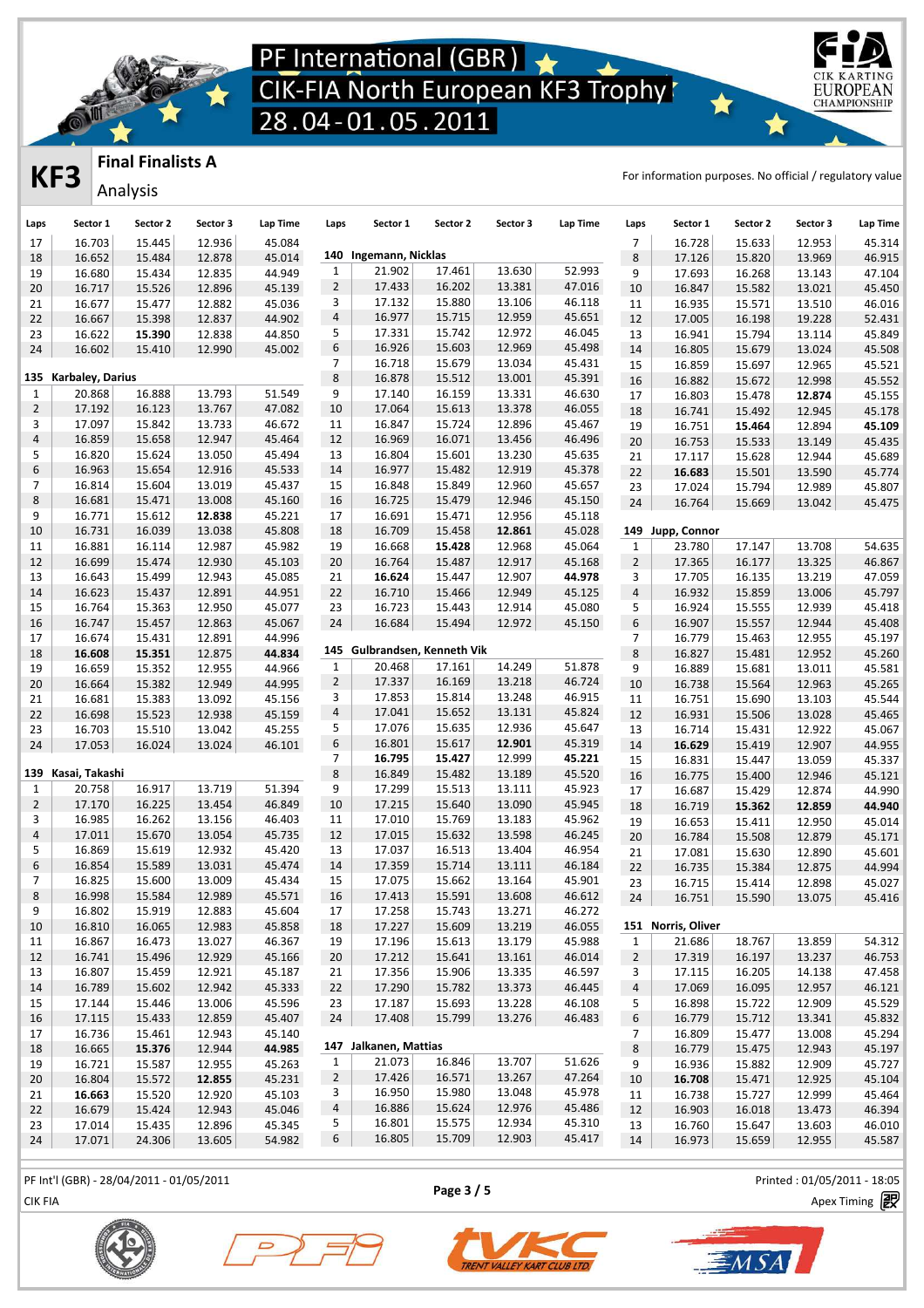

### **Final Finalists A**

Analysis

**KF3** FINAL FINALISTS A<br> **KF3** Anglesia

EUROPEA **CHAMPIONSHIP** 

| Laps                         | Sector 1                | Sector 2         | Sector 3         | Lap Time         | Laps           | Sector 1             | Sector 2         | Sector 3         | Lap Time         | Laps                           | Sector 1             | Sector 2         | Sector 3         | Lap Time         |
|------------------------------|-------------------------|------------------|------------------|------------------|----------------|----------------------|------------------|------------------|------------------|--------------------------------|----------------------|------------------|------------------|------------------|
| 15                           | 16.795                  | 15.658           | 13.096           | 45.549           | 23             | 16.667               | 15.787           | 13.093           | 45.547           | 6                              | 16.814               | 15.580           | 12.911           | 45.305           |
| 16                           | 16.923                  | 15.724           | 13.020           | 45.667           |                |                      |                  |                  |                  | $\overline{7}$                 | 16.796               | 15.477           | 13.427           | 45.700           |
| 17                           | 16.843                  | 15.550           | 12.955           | 45.348           |                | 162 Sorensen, Lasse  |                  |                  |                  | 8                              | 17.046               | 15.614           | 13.045           | 45.705           |
| 18                           | 16.802                  | 15.506           | 12.964           | 45.272           | $\mathbf{1}$   | 19.244               | 16.519           | 13.276           | 49.039           | $\overline{9}$                 | 16.982               | 15.843           | 12.919           | 45.744           |
| 19                           | 16.751                  | 15.538           | 12.907           | 45.196           | $\overline{2}$ | 17.220               | 15.986           | 13.644           | 46.850           | 10                             | 17.877               | 16.220           | 12.995           | 47.092           |
| 20                           | 16.733                  | 15.419           | 12.965           | 45.117           | 3              | 16.824               | 15.923           | 12.998           | 45.745           | 11                             | 16.885               | 15.421           | 12.863           | 45.169           |
| 21                           | 16.780                  | 15.477           | 12.918           | 45.175           | 4              | 16.919               | 15.632           | 12.894           | 45.445           | 12                             | 16.848               | 15.481           | 12.856           | 45.185           |
| 22                           | 16.766                  | 15.453           | 12.876           | 45.095           | 5              | 16.889               | 15.548           | 12.871           | 45.308           | 13                             | 16.673               | 15.477           | 12.988           | 45.138           |
| 23                           | 16.760                  | 15.498           | 12.989           | 45.247           | 6              | 16.748               | 15.608           | 12.832           | 45.188           | 14                             | 16.846               | 15.465           | 12.888           | 45.199           |
| 24                           | 16.750                  | 15.607           | 13.055           | 45.412           | 7              | 16.684               | 15.409           | 12.784           | 44.877           | 15                             | 16.802               | 15.456           | 12.839           | 45.097           |
|                              |                         |                  |                  |                  | 8              | 16.755               | 15.357           | 12.849           | 44.961           | 16                             | 16.731               | 15.433           | 12.839           | 45.003           |
|                              | 152 Lappalainen, Joonas |                  |                  |                  | 9              | 16.709               | 15.345           | 12.802           | 44.856           | 17                             | 16.729               | 15.443           | 12.900           | 45.072           |
| $\mathbf{1}$                 | 21.987                  | 18.185           | 13.880           | 54.052           | 10             | 16.636               | 15.423           | 12.900           | 44.959           | 18                             | 16.687               | 15.360           | 12.842           | 44.889           |
| $\overline{2}$               | 17.360                  | 16.161           | 13.238           | 46.759           | 11             | 16.741<br>16.671     | 15.380           | 12.907           | 45.028           | 19                             | 16.635               | 15.371           | 12.846           | 44.852           |
| 3<br>$\overline{\mathbf{4}}$ | 17.148<br>16.993        | 16.113<br>15.673 | 13.650<br>13.016 | 46.911<br>45.682 | 12<br>13       | 16.693               | 15.489<br>15.425 | 12.827<br>12.851 | 44.987<br>44.969 | 20                             | 16.658               | 15.551           | 12.932           | 45.141           |
|                              |                         |                  | 12.984           |                  |                | 16.714               |                  |                  |                  | 21                             | 16.797               | 15.682           | 12.863           | 45.342           |
| 5<br>6                       | 17.169<br>16.764        | 15.628           |                  | 45.781           | 14             |                      | 15.416           | 12.826           | 44.956           | 22                             | 16.720               | 15.337           | 12.891           | 44.948           |
|                              |                         | 15.594           | 12.904           | 45.262           | 15             | 16.724               | 15.536           | 12.849           | 45.109           | 23                             | 16.608               | 16.011           | 12.926           | 45.545           |
| 7                            | 16.817                  | 15.510           | 12.923           | 45.250           | 16             | 16.651               | 15.390           | 12.746           | 44.787           | 24                             | 17.081               | 16.133           | 12.852           | 46.066           |
| 8                            | 17.167                  | 15.635           | 13.001           | 45.803           | 17             | 16.698               | 15.466           | 12.826           | 44.990           |                                |                      |                  |                  |                  |
| 9                            | 16.751                  | 15.510           | 12.991           | 45.252           | 18             | 16.637               | 15.385           | 12.796           | 44.818           | 167                            | Shaw, Bradley        |                  |                  |                  |
| 10                           | 16.902                  | 15.517           | 13.061           | 45.480           | 19             | 16.652               | 15.466           | 12.981           | 45.099           | $\mathbf{1}$                   | 20.326               | 17.540           | 14.185           | 52.051           |
| 11                           | 16.895                  | 15.709           | 12.934           | 45.538           | 20             | 16.946               | 15.476           | 12.837           | 45.259           | $\overline{2}$                 | 17.096               | 16.096           | 13.086           | 46.278           |
| 12                           | 16.878                  | 15.778           | 21.792           | 54.448           | 21             | 16.942               | 15.457           | 12.862           | 45.261           | 3                              | 16.906               | 15.910           | 12.970           | 45.786           |
| 13                           | 17.740                  | 16.090           | 13.112           | 46.942           | 22             | 16.642               | 15.429           | 12.927           | 44.998           | $\overline{a}$                 | 16.977               | 15.678           | 13.016           | 45.671           |
| 14                           | 18.128                  | 15.936           | 13.185           | 47.249           | 23             | 16.607               | 15.426           | 12.939           | 44.972           | 5                              | 16.824               | 15.730           | 12.998           | 45.552           |
| 15                           | 17.029                  | 15.850           | 13.038           | 45.917           | 24             | 16.873               | 16.807           | 12.952           | 46.632           | $\,$ 6 $\,$                    | 16.743               | 15.613           | 12.950           | 45.306           |
| 16                           | 16.951                  | 15.608           | 13.015           | 45.574           |                | 163 Romanov, Vasiliy |                  |                  |                  | 7                              | 16.677               | 15.532           | 12.975           | 45.184           |
| 17                           | 16.890                  | 15.653           | 12.976           | 45.519           |                |                      |                  |                  | 50.849           | $\,8\,$                        | 16.952               | 15.609           | 12.941           | 45.502           |
| 18                           | 16.943                  | 15.623           | 13.048           | 45.614           | $\mathbf{1}$   | 20.561               | 16.923           | 13.365           |                  | 9                              | 16.734               | 15.611           | 12.875           | 45.220           |
| 19                           | 16.999                  | 15.679           | 13.090           | 45.768           | $\overline{2}$ | 17.029               | 16.137           | 13.565           | 46.731           | 10                             | 17.239               | 15.618           | 12.873           | 45.730           |
| 20                           | 16.868                  | 15.642           | 13.041           | 45.551           | 3              | 16.920               | 15.975           | 13.079           | 45.974           | 11                             | 16.786               | 15.520           | 12.898           | 45.204           |
| 21                           | 16.948                  | 15.639           | 13.112           | 45.699           | 4              | 16.843               | 15.584           | 13.057           | 45.484           | 12                             | 16.815               | 15.504           | 12.872           | 45.191           |
| 22                           | 16.889                  | 15.563           | 13.120           | 45.572           | 5              | 16.913               | 16.431           | 12.990           | 46.334           | 13                             | 16.731               | 15.655           | 12.898           | 45.284           |
| 23                           | 16.912                  | 15.690           | 13.183           | 45.785           | 6              | 16.781               | 15.537           | 12.915           | 45.233           | 14                             | 16.669               | 15.498           | 12.881           | 45.048           |
| 24                           | 16.863                  | 15.713           | 13.352           | 45.928           | $\overline{7}$ | 16.763<br>17.035     | 15.535           | 12.949           | 45.247           | 15                             | 16.746               | 15.554           | 12.943           | 45.243           |
|                              | 161 Scott, Harrison     |                  |                  |                  | 8<br>9         |                      | 15.575           | 12.946           | 45.556           | 16                             | 16.691               | 15.496           | 12.882           | 45.069           |
|                              |                         |                  |                  |                  | 10             | 16.781<br>17.279     | 15.578           | 12.891           | 45.250           | 17                             | 16.647               | 15.498           | 12.804           | 44.949           |
| $\mathbf{1}$                 | 18.379<br>17.011        | 16.304<br>15.923 | 13.211<br>13.092 | 47.894           |                | 17.551               | 16.214           | 12.971           | 46.464<br>47.844 | 18                             | 16.615               | 15.443           | 12.859           | 44.917           |
| $\overline{2}$               |                         |                  |                  | 46.026           | 11             |                      | 17.130           | 13.163           |                  | 19                             | 16.663               | 16.003           | 12.927           | 45.593           |
| 3<br>$\overline{4}$          | 16.923<br>16.834        | 15.799<br>15.692 | 13.055<br>12.924 | 45.777<br>45.450 | 12<br>13       | 17.155<br>16.817     | 15.624<br>15.507 | 12.935<br>12.937 | 45.714<br>45.261 | 20                             | 16.676               | 15.500           | 12.870           | 45.046           |
| 5                            | 16.854                  | 15.560           | 12.954           | 45.368           | 14             | 16.844               | 15.380           | 12.880           | 45.104           | 21                             | 16.594               | 15.498           | 12.820           | 44.912           |
| 6                            | 16.752                  | 15.523           | 12.937           | 45.212           | 15             | 16.815               | 15.376           | 12.959           | 45.150           | 22                             | 16.696               | 15.419           | 12.862           | 44.977           |
| $\overline{7}$               | 16.665                  | 15.429           | 12.857           | 44.951           |                |                      | 15.384           | 12.877           | 44.978           | 23                             | 16.614               | 15.443           | 12.845           | 44.902           |
| 8                            | 16.649                  | 15.405           | 12.831           | 44.885           | 16<br>17       | 16.717<br>16.743     | 15.388           | 12.895           | 45.026           | 24                             | 16.633               | 15.488           | 12.846           | 44.967           |
| 9                            | 16.661                  | 15.397           | 12.872           | 44.930           |                | 16.738               | 15.342           | 12.917           | 44.997           |                                | 169 Sylvest, Nicolai |                  |                  |                  |
|                              |                         |                  |                  |                  | 18             |                      |                  |                  |                  |                                |                      |                  |                  |                  |
| 10                           | 16.601<br>16.666        | 15.441<br>15.418 | 12.836<br>12.821 | 44.878<br>44.905 | 19             | 16.655<br>16.839     | 15.306<br>15.389 | 13.034<br>12.843 | 44.995<br>45.071 | $\mathbf{1}$<br>$\overline{2}$ | 20.831<br>17.098     | 17.241<br>16.161 | 13.271<br>13.051 | 51.343<br>46.310 |
| 11                           | 16.665                  | 15.402           | 12.853           | 44.920           | 20             | 16.801               | 15.561           | 12.894           | 45.256           |                                | 16.939               | 15.657           | 12.954           | 45.550           |
| 12                           |                         |                  |                  |                  | 21             |                      |                  |                  | 44.903           | 3                              |                      |                  |                  |                  |
| 13                           | 16.643                  | 15.435           | 12.896           | 44.974           | 22             | 16.672               | 15.394           | 12.837           |                  | $\overline{4}$                 | 16.852               | 15.838           | 12.980           | 45.670           |
| 14                           | 16.657                  | 15.963           | 12.891           | 45.511           | 23             | 16.747<br>16.704     | 15.453           | 12.860           | 45.060           | 5                              | 16.792               | 15.583           | 12.873<br>12.841 | 45.248           |
| 15                           | 16.671                  | 15.540           | 12.959           | 45.170           | 24             |                      | 15.589           | 12.905           | 45.198           | 6                              | 16.734               | 15.424           |                  | 44.999           |
| 16                           | 16.771                  | 15.444           | 12.857           | 45.072           |                | 165 Russell, George  |                  |                  |                  | $7\overline{ }$                | 16.817               | 15.943           | 13.987           | 46.747           |
| 17                           | 16.716                  | 15.583           | 12.934           | 45.233           | $\mathbf{1}$   | 19.439               | 17.086           | 13.412           | 49.937           | 8                              | 18.006               | 15.990           | 13.005           | 47.001           |
| 18                           | 16.855                  | 15.444           | 12.868           | 45.167           | $\overline{2}$ | 18.025               | 15.957           | 13.055           | 47.037           | 9                              | 16.729               | 15.400           | 12.892           | 45.021           |
| 19                           | 16.558                  | 16.088           | 13.007           | 45.653           | 3              | 17.179               | 15.972           | 13.040           | 46.191           | 10                             | 17.117               | 16.127           | 12.922           | 46.166           |
| 20                           | 16.642<br>16.650        | 15.428<br>15.438 | 12.839<br>12.813 | 44.909<br>44.901 | 4              | 16.950               | 15.934           | 13.248           | 46.132           | 11                             | 16.795<br>16.703     | 15.406<br>15.401 | 12.833<br>12.858 | 45.034<br>44.962 |
| 21                           |                         |                  |                  |                  | 5              | 16.981               | 15.526           | 12.860           | 45.367           | 12                             |                      |                  |                  |                  |
| 22                           | 16.640                  | 15.837           | 12.860           | 45.337           |                |                      |                  |                  |                  | 13                             | 16.746               | 15.506           | 12.894           | 45.146           |

PF Int'l (GBR) - 28/04/2011 - 01/05/2011 Printed : 01/05/2011 - 18:05

**Page 4 / 5**







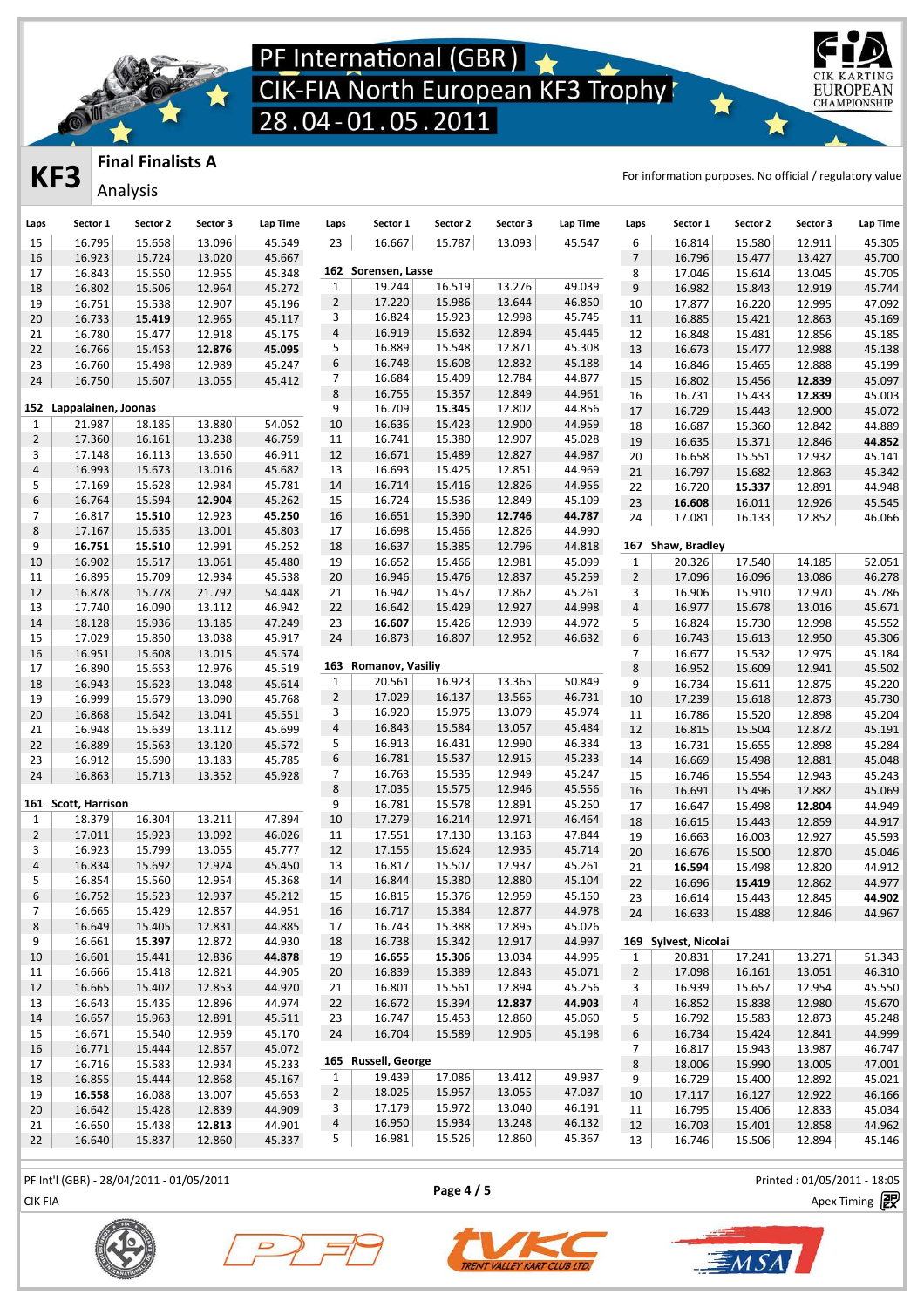

### **Final Finalists A**

Analysis

**KF3** FINAL FINALISTS A<br> **KF3** Anglesia

EUROPEAN **CHAMPIONSHIP** 

| Laps           | Sector 1             | Sector 2       | Sector 3 | Lap Time | Laps           | Sector 1       | Sector 2 | Sector 3 | Lap Time |
|----------------|----------------------|----------------|----------|----------|----------------|----------------|----------|----------|----------|
| 14             | 16.630               | 15.461         | 12.882   | 44.973   | 7              | 17.070         | 15.694   | 12.984   | 45.748   |
| 15             | 16.664               | 15.948         | 12.803   | 45.415   | 8              | 16.818         | 15.504   | 12.953   | 45.275   |
| 16             | 16.716               | 15.359         | 12.783   | 44.858   | 9              | 17.032         | 15.984   | 13.570   | 46.586   |
| 17             | 16.590               | 15.368         | 12.823   | 44.781   | 10             | 17.106         | 15.615   | 12.953   | 45.674   |
| 18             | 16.573               | 15.418         | 12.869   | 44.860   | $11\,$         | 17.154         | 15.514   | 13.105   | 45.773   |
| 19             | 16.575               | 15.515         | 12.870   | 44.960   | 12             | 17.028         | 15.846   | 12.968   | 45.842   |
| 20             | 16.649               | 15.345         | 12.782   | 44.776   | 13             | 16.819         | 16.412   | 13.081   | 46.312   |
| 21             | 16.571               | 15.343         | 12.734   | 44.648   | 14             | 16.806         | 15.614   | 12.920   | 45.340   |
| 22             | 16.581               | 15.269         | 12.814   | 44.664   | 15             | 16.775         | 15.541   | 12.912   | 45.228   |
| 23             | 16.462               | 15.314         | 12.784   | 44.560   | 16             | 16.751         | 15.521   | 12.939   | 45.211   |
| 24             | 16.618               | 15.376         | 13.237   | 45.231   | 17             | 16.759         | 15.436   | 12.878   | 45.073   |
|                |                      |                |          |          | 18             | 16.756         | 15.454   | 12.898   | 45.108   |
|                | 171 Stroll, Lance    |                |          |          | 19             | 16.825         | 15.465   | 12.836   | 45.126   |
| $1\,$          | 19.596               | 21.779         | 14.327   | 55.702   | 20             | 16.778         | 15.495   | 12.849   | 45.122   |
| $\mathbf 2$    | 17.234               | 16.062         | 13.083   | 46.379   | 21             | 16.800         | 15.511   | 12.787   | 45.098   |
| 3              | 17.101               | 16.356         | 13.655   | 47.112   | 22             | 16.649         | 15.468   | 12.949   | 45.066   |
| $\sqrt{4}$     | 16.940               | 15.670         | 12.938   | 45.548   | 23             | 16.746         | 15.457   | 12.851   | 45.054   |
| 5              | 16.867               | 15.587         | 12.951   | 45.405   | 24             | 16.637         | 15.572   | 13.029   | 45.238   |
| 6              | 16.896               | 15.508         | 12.923   | 45.327   |                |                |          |          |          |
| 7              | 16.904               | 15.390         | 12.960   | 45.254   | 181            | Affolter, Joel |          |          |          |
| $\bf 8$        | 16.868               | 15.458         | 12.899   | 45.225   | $\mathbf 1$    | 21.437         | 17.280   | 13.913   | 52.630   |
| 9              | 16.811               | 15.466         | 13.051   | 45.328   | $\overline{2}$ | 17.789         | 16.223   | 13.443   | 47.455   |
| 10             | 16.860               | 15.535         | 12.874   | 45.269   | 3              | 17.445         | 16.454   | 13.255   | 47.154   |
| 11             | 16.969               | 15.439         | 13.084   | 45.492   | $\sqrt{4}$     | 16.960         | 15.898   | 13.462   | 46.320   |
| 12             | 17.149               | 15.828         | 12.914   | 45.891   | 5              | 17.282         | 15.719   | 13.070   | 46.071   |
| 13             | 16.870               | 16.355         | 14.547   | 47.772   | $\,$ 6 $\,$    | 17.358         | 15.718   | 13.163   | 46.239   |
|                |                      |                |          |          | $\overline{7}$ | 16.851         | 15.584   | 12.949   | 45.384   |
|                | 174 Vivacqua, Thiago |                |          |          | $\,8\,$        | 16.758         | 15.565   | 13.028   | 45.351   |
| 1              | 19.688               | 16.862         | 13.459   | 50.009   | 9              | 16.786         | 15.639   | 12.962   | 45.387   |
| $\mathbf 2$    | 17.259               | 15.991         | 13.070   | 46.320   | 10             | 16.792         | 15.519   | 12.972   | 45.283   |
| 3              | 17.010               | 15.857         | 13.047   | 45.914   | 11             | 16.822         | 15.654   | 13.034   | 45.510   |
| $\pmb{4}$      | 17.309               | 16.524         | 13.061   | 46.894   | $12\,$         | 16.843         | 15.779   | 13.471   | 46.093   |
| 5              | 17.650               | 15.842         | 12.900   | 46.392   | 13             | 16.732         | 15.632   | 13.215   | 45.579   |
| $\,$ 6 $\,$    | 16.778               | 15.630         | 12.870   | 45.278   | 14             | 16.916         | 15.584   | 12.983   | 45.483   |
| $\overline{7}$ | 16.783               | 15.528         | 12.998   | 45.309   | 15             | 16.830         | 16.257   | 13.172   | 46.259   |
| 8              | 17.656               | 15.814         | 12.904   | 46.374   | 16             | 16.916         | 15.901   | 13.105   | 45.922   |
| 9              | 16.726               | 15.500         | 12.912   | 45.138   | 17             | 17.112         | 15.672   | 13.025   | 45.809   |
| 10             | 17.271               | 16.295         | 12.938   | 46.504   | 18             | 17.170         | 15.616   | 12.975   | 45.761   |
| 11             | 16.922               | 15.463         | 12.814   | 45.199   | 19             | 16.786         | 15.591   | 13.014   | 45.391   |
| 12             | 16.668               | 15.456         | 12.810   | 44.934   | 20             | 17.083         | 15.642   | 13.042   | 45.767   |
| 13             | 16.770               | 15.717         | 12.871   | 45.358   | 21             | 16.747         | 15.595   | 12.917   | 45.259   |
| 14             | 16.785               | 15.481         | 12.807   | 45.073   | 22             | 16.755         | 15.489   | 12.954   | 45.198   |
| 15             | 16.740               | 15.538         | 12.809   | 45.087   | 23             | 16.717         | 15.513   | 12.940   | 45.170   |
| 16             | 16.726               | 15.516         | 12.836   | 45.078   | ${\bf 24}$     | 16.749         | 15.713   | 13.017   | 45.479   |
| 17             | 16.687               | 15.439         | 12.824   | 44.950   |                |                |          |          |          |
| 18             | 16.694               | 15.392         | 12.834   | 44.920   |                |                |          |          |          |
| 19             | 16.691               | 15.341         | 12.881   | 44.913   |                |                |          |          |          |
| $20\,$         | 16.671               | 15.752         | 12.911   | 45.334   |                |                |          |          |          |
| 21             | 16.579               | 15.910         | 12.792   | 45.281   |                |                |          |          |          |
| 22             | 16.689               | 15.418         | 12.791   | 44.898   |                |                |          |          |          |
| 23             | 16.630               | 16.327         | 12.997   | 45.954   |                |                |          |          |          |
| 24             | 17.032               | 15.742         | 12.892   | 45.666   |                |                |          |          |          |
|                | 177 Yamakawa, Jinya  |                |          |          |                |                |          |          |          |
| $\mathbf{1}$   |                      | $21.470$ 17385 | 13733    | 52 588   |                |                |          |          |          |
|                |                      |                |          |          |                |                |          |          |          |

| ---           |        |        |        |        |
|---------------|--------|--------|--------|--------|
| 1             | 21.470 | 17.385 | 13.733 | 52.588 |
| $\mathcal{P}$ | 17.530 | 16.127 | 13.169 | 46.826 |
| 3             | 17.357 | 16.135 | 13.022 | 46.514 |
| 4             | 17.025 | 15.664 | 12.986 | 45.675 |
| 5             | 17.198 | 15.645 | 12.954 | 45.797 |

16.926 15.617 12.926 45.469

PF Int'l (GBR) - 28/04/2011 - 01/05/2011 Printed : 01/05/2011 - 18:05

**Page 5 / 5**